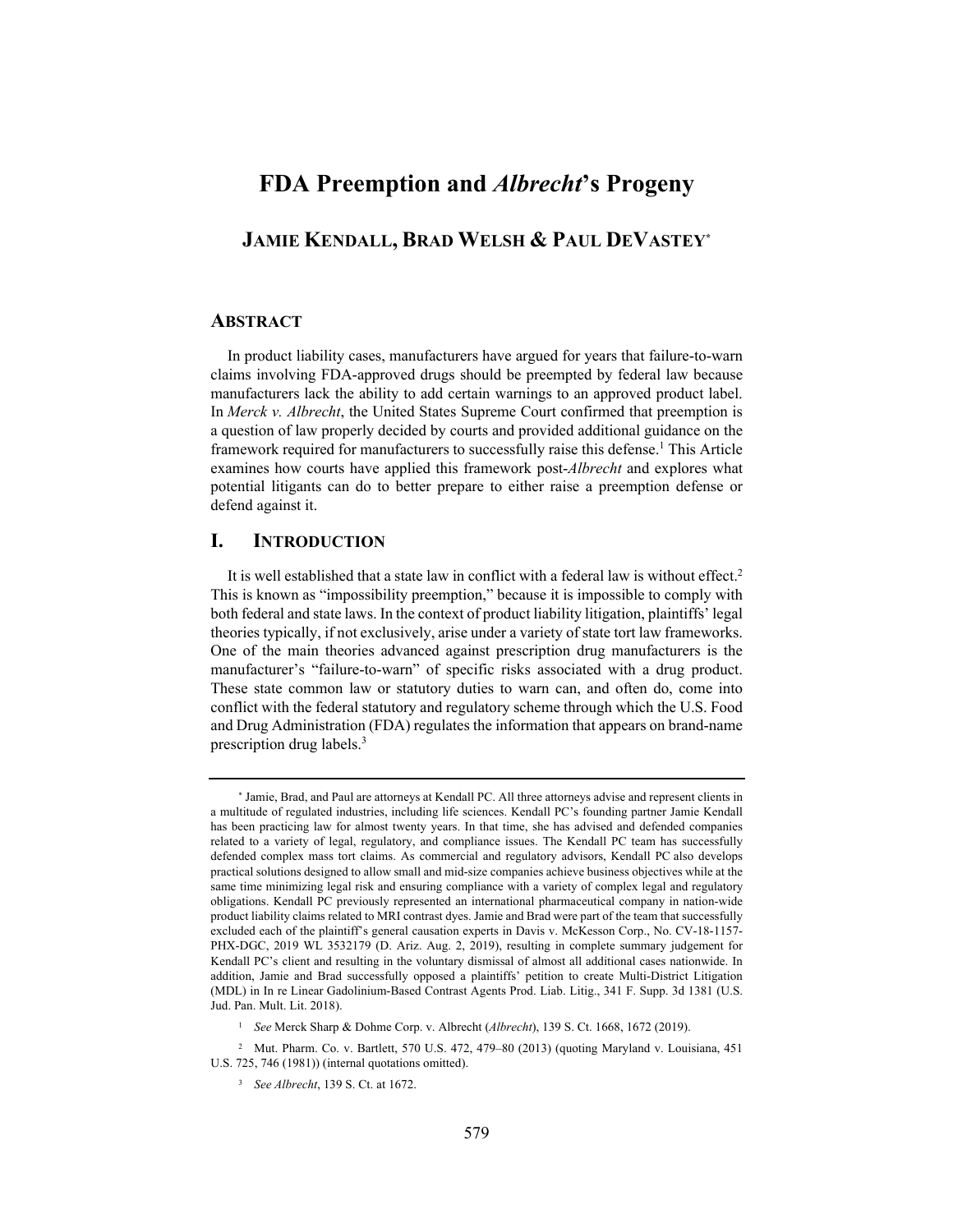In 2009, the Supreme Court recognized in *Wyeth v. Levine*<sup>4</sup> that state law failureto-warn claims are preempted when there is "clear evidence" that FDA would not have approved the warning that state law requires.<sup>5</sup> The *Wyeth* holding led to a number of uncertainties and varying interpretations by lower courts. However, ten years later in Albrecht,<sup>6</sup> the Supreme Court 1) held that preemption is a question of law; 2) further defined the clear evidence standard; and 3) confirmed the appropriate framework for analyzing this type of preemption claim. *Albrecht* confirmed that in the context of prescription drug failure-to-warn claims, impossibility preemption is best thought of as a two-prong test, which asks: 1) does sufficient evidence exist to trigger a manufacturer's ability to add plaintiff's desired warnings to a product label? and 2) if so, does clear evidence exist that FDA would not have approved such changes?<sup>7</sup> This Article will discuss how courts have applied this analysis post-*Albrecht*.

## **II. PRESCRIPTION DRUG LABELS**

FDA is the federal agency charged with regulating prescription drug products, including the regulation of safety information that appears on the labels of prescription drugs that are marketed in the United States.<sup>8</sup> FDA provides requirements for the content, format, and order of safety information on a drug product's label.<sup>9</sup> The specific location of where safety information is placed on a drug label indicates the likelihood and severity of a risk associated with the drug product.<sup>10</sup> The hierarchy of label information is purposely designed to "prevent over warning" so that less important information does not overshadow more important information.<sup>11</sup> Drug labels are also designed to exclude "[e]xaggeration of risk, or inclusion of speculative or hypothetical risks," that "could discourage appropriate use of a beneficial drug."<sup>12</sup>

For new drug products, manufacturers work with FDA to develop the initial drug label, and FDA must approve the final label.<sup>13</sup> Because safety information changes over time, additions or modifications to a drug label may become necessary. Drug manufacturers generally seek permission from FDA to make substantive changes to their drug labels.<sup>14</sup> However, pursuant to the Changes Being Effected (CBE) regulatory process, "drug manufacturers [may] change a label without prior FDA approval if the change is designed to 'add or strengthen a . . . warning' where there is

- <sup>8</sup> *Albrecht*, 139 S. Ct. at 1672 (citing 21 U.S.C. § 355(b); 21 C.F.R. § 201.57(a) (2018)).
- <sup>9</sup> *Albrecht*, 139 S. Ct. at 1673 (citing 21 C.F.R. § 201.57(c) (2021)).
- <sup>10</sup> *See Albrecht*, 139 S. Ct. at 1673.

<sup>11</sup> *Id.* at 1673 (quoting Supplemental Applications Proposing Labeling Changes for Approved Drugs, Biologics, and Medical Devices, 73 Fed. Reg. 49,603, 49,605–06 (Aug. 22, 2008) (to be codified at 21 C.F.R. pt. 314, 601, and 814)).

<sup>12</sup> *Albrecht*, 139 S. Ct. at 1673.

<sup>13</sup> *Id.* at 1673.

<sup>4</sup> *See* Wyeth v. Levine, 555 U.S. 555 (2009).

<sup>5</sup> *Albrecht*, 139 S. Ct. at 1675–76.

<sup>6</sup> *See generally id.* at 1670–71.

<sup>7</sup> *See id.*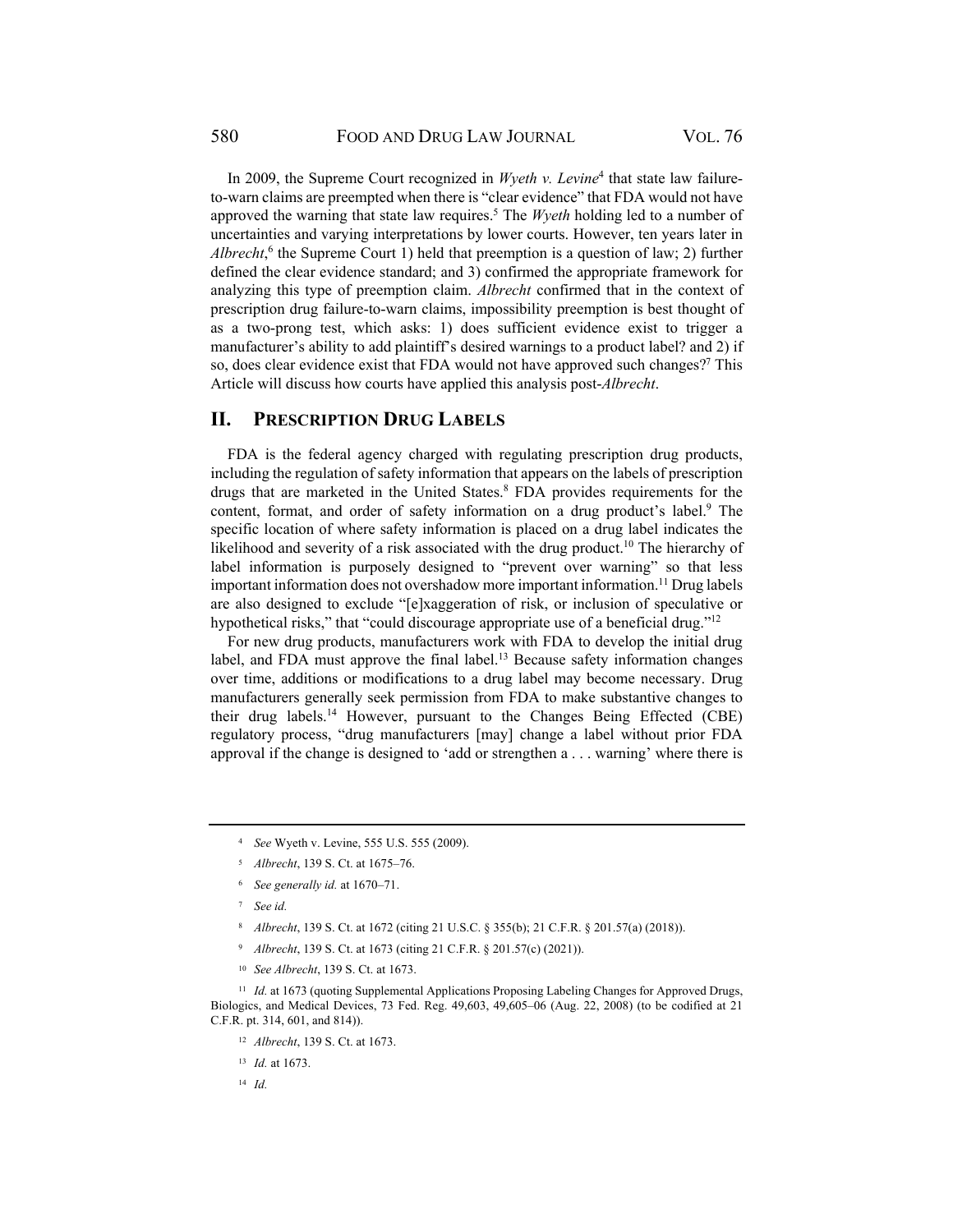'newly acquired information' about the 'evidence of a causal association' between the drug and a risk of harm."15

### **III. MERCK V. ALBRECHT**

Merck Sharp & Dohme Corporation (Merck) manufactured Fosamax®, a drug for the prevention of osteoporosis in women.<sup>16</sup> "Fosamax  $\dots$  slows the breakdown of old bone cells and thereby helps postmenopausal women avoid osteoporotic fractures."<sup>17</sup> "However, the mechanism through which Fosamax decreases the risk of osteoporotic fractures may increase the risk of a different type of fracture"—atypical femoral fractures (AFF).18

At the time of Fosamax's approval in 1995, Merck's scientists were aware of "at least a theoretical risk of [AFF]."19 Merck brought those concerns to FDA's attention prior to Fosamax's approval, but FDA did not require an AFF warning in the initial Fosamax label.<sup>20</sup> After 1995, evidence connecting Fosamax to AFF developed.<sup>21</sup> In 2008, Merck applied to FDA for preapproval to change Fosamax's label to add the risk of stress fractures.22 FDA did not approve the "stress fracture" language because FDA found the proposed terminology of "stress fractures" to be inadequate, explaining that the "identification of 'stress fractures' may not be clearly related to the atypical subtrochanteric fractures that have been reported in the literature."<sup>23</sup> FDA invited Merck to address the deficiencies and resubmit its application for the changes.<sup>24</sup> Merck withdrew its application and did not add a warning related to stress fractures or AFF.<sup>25</sup> In early 2011, FDA ordered Merck to add a warning to the Fosamax label regarding the risk of AFF based on the agency's own analyses.26 During negotiations with FDA, Merck suggested that the new warning should consist of its previously suggested language regarding stress fractures.<sup>27</sup> FDA rejected that suggestion as not adequately representing the "seriousness of [AFF]" and required a specific warning aimed at AFF.28

In late 2011, more than 500 plaintiffs brought suit against Merck, arguing that the company had a duty to warn patients and their doctors about the risks of AFF.<sup>29</sup> Merck

<sup>17</sup> *Id.*

<sup>18</sup> *Id.*

<sup>19</sup> *Id.* at 1674.

<sup>20</sup> *Id.*

<sup>21</sup> *Id.*

<sup>22</sup> *Id.*

<sup>23</sup> *Id.*

<sup>24</sup> *Id.*

<sup>25</sup> *Id.*

<sup>26</sup> *Id.*

<sup>29</sup> Id.; In re Fosamax (Alendronate Sodium) Prods. Liab. Litig., No. 2243, 2011 U.S. Dist. LEXIS 135006 (D.N.J. Nov. 21, 2011).

<sup>15</sup> *Id.* at 1673 (citing 21 C.F.R. § 314.70(c)(6)(iii)(A)).

<sup>16</sup> *Albrecht*, 139 S. Ct. at 1673.

<sup>27</sup> *Id.* at 1674–75.

<sup>28</sup> *Id.* at 1675.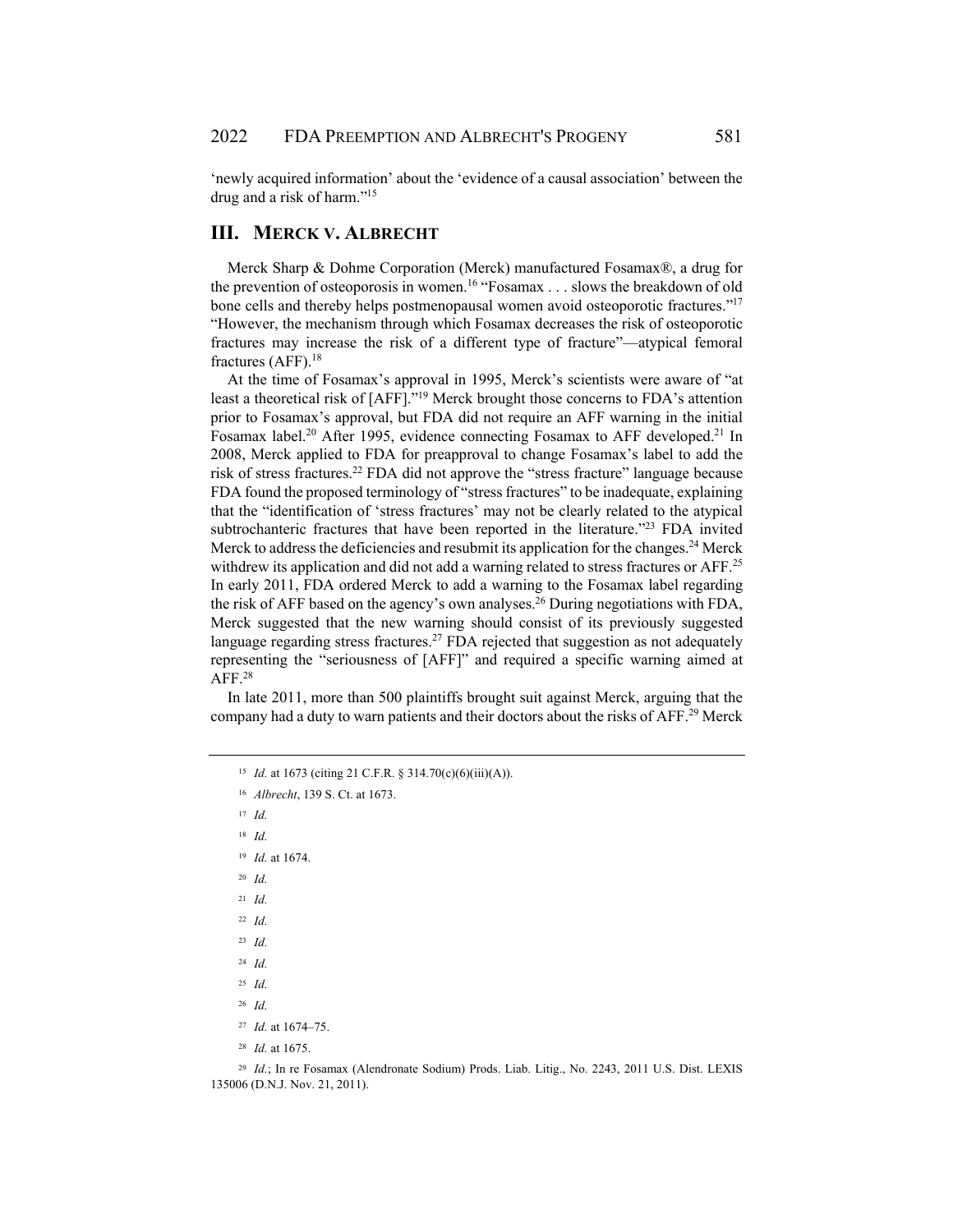argued that these state law failure-to-warn claims should be dismissed as preempted by federal law.30 Merck conceded that the CBE process was available to request an AFF warning prior to the FDA-mandated warning in 2010. Merck argued, however, that "for some period of time between 1995 [when FDA first approved a drug label for Fosamax] and 2010 . . . both Merck and FDA were unsure whether the developing evidence of a causal link between Fosamax and [AFF] was strong enough to require adding a warning to the Fosamax drug label."31 Merck pointed to FDA's rejection of its 2008 attempt to add a stress fracture warning as "clear evidence" that FDA would not have allowed the plaintiffs' desired warning at that time.<sup>32</sup>

The Supreme Court did not reach the substantive question of whether clear evidence of FDA disapproval existed.33 Instead, the Supreme Court's holding was limited to a determination that preemption is a question of law for the court—not a jury— to decide.<sup>34</sup> In so doing, the Court did provide additional informative commentary on the impossibility preemption framework and the clear evidence standard previously articulated in *Wyeth v. Levine*. The Court explained that there must first be an available mechanism for manufacturers to add the desired warning.35 In cases like *Albrecht* and *Wyeth* where warnings could be added via the CBE process, for preemption to apply, there must also be clear evidence that FDA was "fully informed" of the justifications for the proposed warning and that the agency would not have approved the inclusion of the desired warning.36 Importantly, the Court added that any such FDA action disapproving of a label change must be done "carrying the force of law" in exercising the agency's authority as delegated by Congress; essentially, only official agency actions can result in preemption.37

# **IV. MANUFACTURER'S ABILITY TO ADD THE DESIRED WARNING**

The first step of the *Albrecht* preemption analysis is to determine whether the manufacturer had the ability to unilaterally add the desired warning. In prescription drug cases, this analysis centers on whether there is sufficient evidence to trigger a manufacturer's ability to change its label under the CBE regulatory process.<sup>38</sup> The CBE process requires that: 1) the manufacturer knew or should have known of the newly acquired information about its drug; 2) the newly acquired information about the drug showed a causal association between the drug and an effect; and 3) such causal association warrants a new warning.39 Courts must consider the above three

- <sup>34</sup> *See id.* at 1675.
- <sup>35</sup> *See id.* at 1678.
- <sup>36</sup> *See id.* at 1677–78.
- <sup>37</sup> *Id.* at 1679.
- <sup>38</sup> *See generally* Knight v. Boehringer Ingelheim Pharm., Inc., 984 F.3d 329 (4th Cir. 2021).
- <sup>39</sup> *See* Dolin v. GlaxoSmithKline L.L.C., 951 F.3d 882, 885 (7th Cir. 2020) (quoting Dolin v. GlaxoSmithKline L.L.C., 901 F.3d 803, 805 (7th Cir. 2018)).

<sup>30</sup> *Albrecht*, 139 S. Ct. at 1675.

<sup>32</sup> *Id.* at 1675–76.

<sup>33</sup> *See id.* at 1676, 1680–81.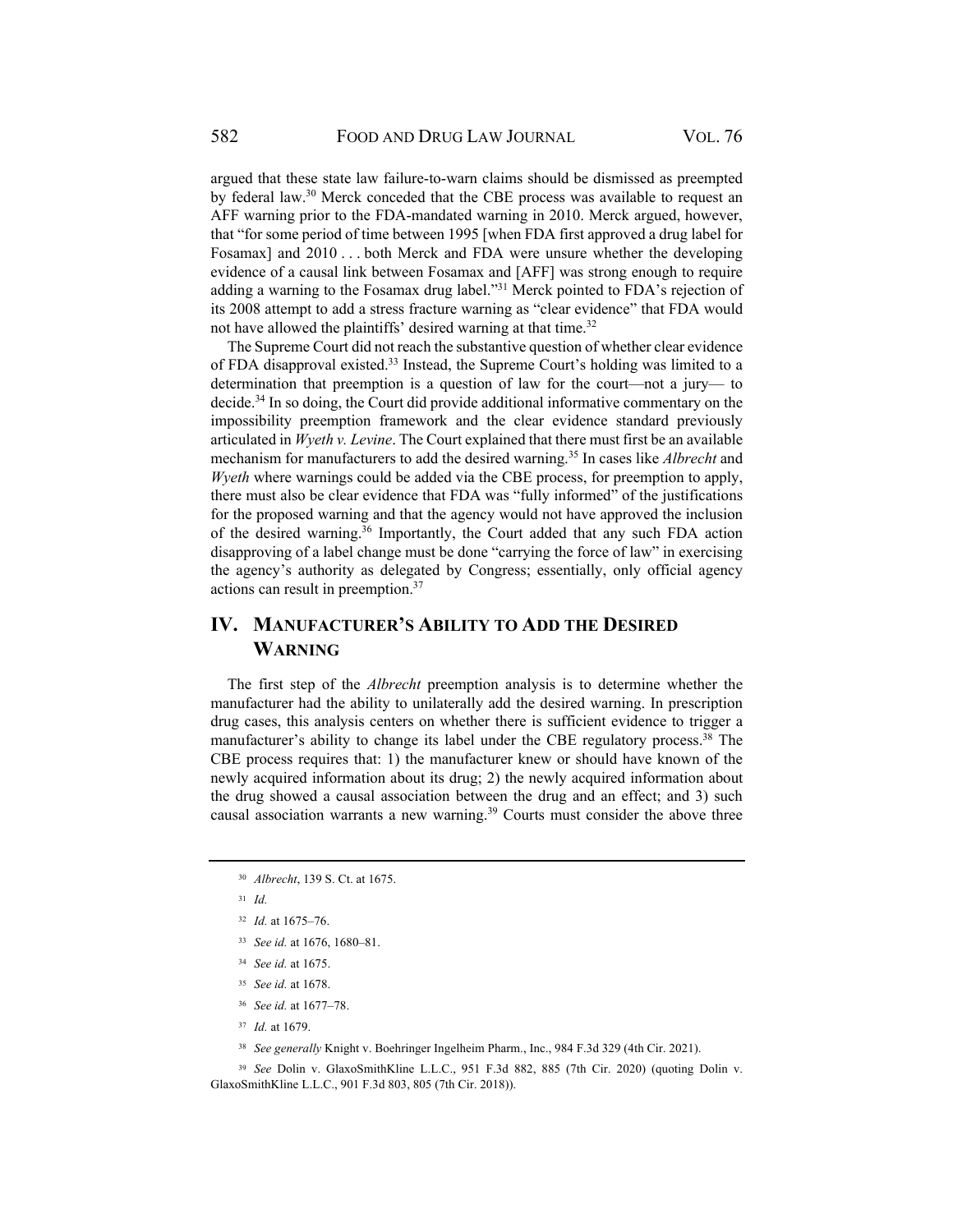elements in determining whether the ability to change the label under the CBE process exists.40 In so doing, courts weigh different forms of data and medical evidence to evaluate if newly acquired information existed to allow a manufacturer to unilaterally make a label change.41 Establishing the first step of the *Albrecht* framework is essential; if a plaintiff is unable to demonstrate that a manufacturer had the ability to add the desired warning via the CBE process or otherwise, then a failure-to-warn claim is preempted, and courts need not even consider the second clear evidence step articulated in *Albrecht*. 42

#### *A. Newly Acquired Information*

In *Knight v. Boehringer Ingelheim Pharmaceuticals, Inc.*, the Fourth Circuit Court of Appeals discussed factors to be evaluated in the analysis of "newly acquired information."43 In *Knight*, plaintiffs brought claims against Boehringer Ingelheim Pharmaceuticals (Boehringer), the manufacturer of Pradaxa®—a blood thinner used by the plaintiffs' deceased mother.<sup>44</sup> The plaintiffs alleged that their mother suffered a gastrointestinal bleed from Pradaxa and died following subsequent complications.45 The FDA-approved label for Pradaxa warned that it "can cause serious and, sometimes, fatal bleeding."46 However, the plaintiffs asserted that Boehringer should have changed Pradaxa's label to provide a warning "recommend[ing] that patients with impaired kidney function taking Pradaxa undergo blood testing to check Pradaxa concentration levels" because the risk of bleeding increases as Pradaxa concentration levels increase.47 As evidence of Boehringer's duty to warn, plaintiffs pointed to Boehringer's re-analysis of Pradaxa's original clinical trials (referred to as the "Reilly Paper").<sup>48</sup>

Citing *Albrecht*, the Fourth Circuit recognized that a failure-to-warn claim may proceed "only [if] the defendant had the unilateral ability to change [FDA-approved] labeling [in the way the plaintiffs demand]; otherwise, the claim is preempted."<sup>49</sup> The Fourth Circuit explained that the first step in a preemption analysis is determining whether the manufacturer had the ability to unilaterally make the desired label change without FDA approval through the CBE process.<sup>50</sup> The CBE process requires all modifications to add or strengthen warnings can only be made where there is newly acquired information about the evidence of a causal association between the drug and a risk of harm.51 The court explained that, for purposes of the CBE regulatory process, newly acquired information is information that "reveals risks of a different type or

- <sup>40</sup> *Id.*
- <sup>41</sup> *See Knight*, 984 F.3d at 338.
- <sup>42</sup> *Id.* at 337
- <sup>43</sup> *See id.* at 338.
- <sup>44</sup> *Id.* at 332.
- <sup>45</sup> *Id.*
- <sup>46</sup> *Id.* at 334.
- <sup>47</sup> *Id.* at 336–39.
- <sup>48</sup> *Id.* at 334.
- <sup>49</sup> *Id.* at 337.
- <sup>50</sup> *Id.*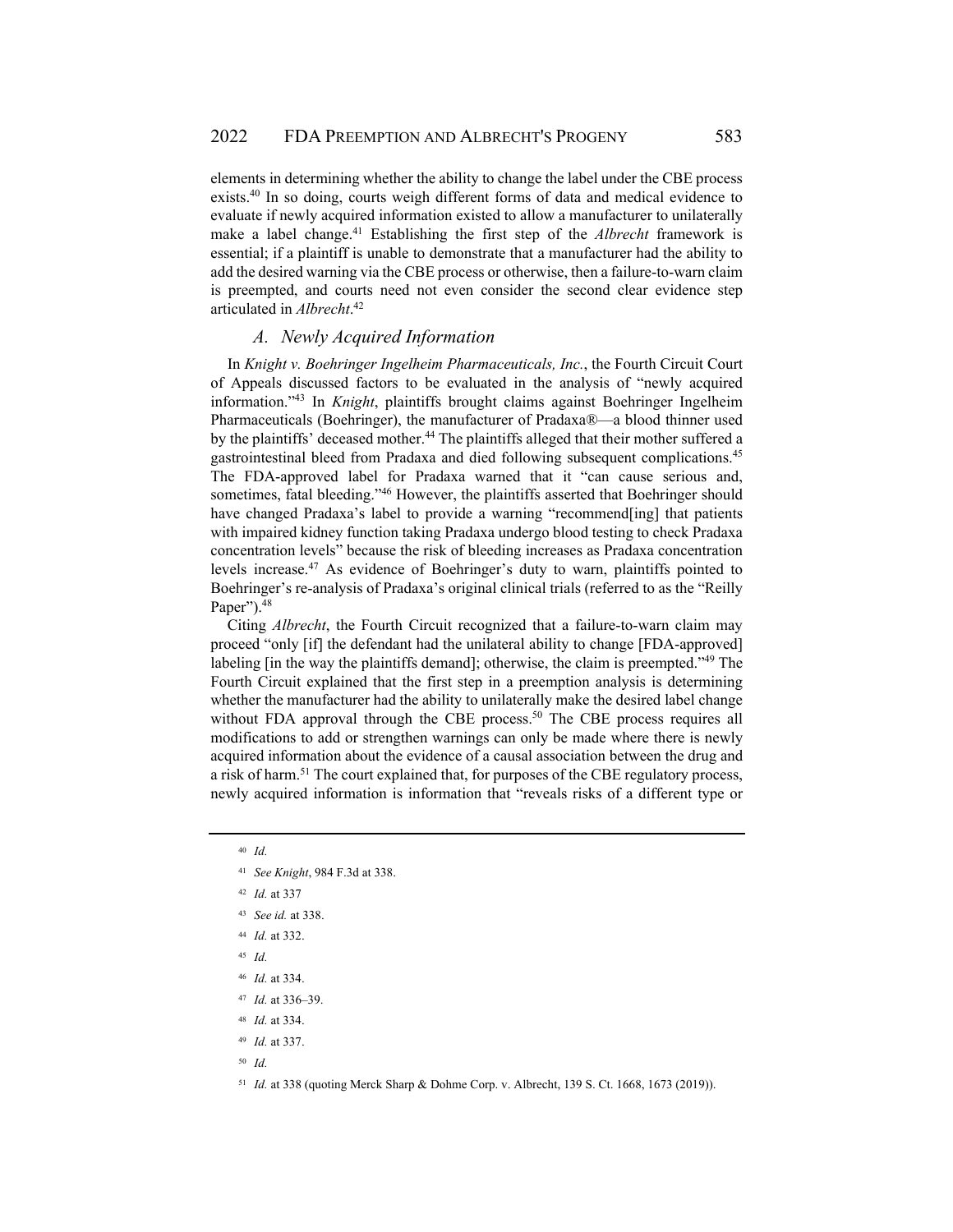greater severity or frequency than previously included in submissions to FDA."<sup>52</sup> Newly acquired information is not limited to only newly generated data, but also includes re-analysis of historical data.<sup>53</sup> Regardless of form, the defining hallmark of newly acquired information is that it must show "risks of a different type or of great severity or frequency" than what was previously known.<sup>54</sup>

In determining the plaintiffs' claims were preempted because there was insufficient newly acquired information to trigger Boehringer's ability to utilize the CBE regulatory process to add plaintiffs' desired warning, the Fourth Circuit provided a number of notable factors to be considered when evaluating newly acquired information.55 First, newly acquired information should have existed before the patient's exposure or injury as the information could have prevented the harm in question.<sup>56</sup> Data generated or published after the plaintiffs' use of the product or injury cannot constitute newly acquired information in the context of a particular claim.57

Second, the Fourth Circuit confirmed that a re-analysis of historical data may constitute newly acquired information.58 However, when evaluating the re-analysis of data previously submitted to FDA, the court considered whether the re-analysis actually found "risks of a different type or greater severity or frequency" than what was already known to FDA at the time the drug product was approved.<sup>59</sup> Here, the court concluded that even though the Reilly Paper "discusses the correlation between Pradaxa blood concentration levels and bleeding risk . . . FDA was already aware of this correlation" at the time of Pradaxa's approval and did not require the warning plaintiffs sought.60 Consequently, the Reilly Paper's conclusion could not constitute newly acquired information.<sup>61</sup>

Third, open-ended conclusions or conclusions that require additional research do not constitute newly acquired information because they "plainly [do] not establish any new risks."62 In addition, the "regulatory and scientific community['s]" accept[ance] of conclusions should be considered in evaluating whether a specific conclusion is newly acquired information.<sup>63</sup> The fact that FDA has reviewed the data in question and continues to approve a label without plaintiffs' desired warning undermines a claim that the data was sufficient to trigger a manufacturer's CBE ability.<sup>64</sup>

The *Knight* court emphasized the need for an individualized inquiry into the preemption question and concluded that "there is no bright-line, one-size-fits-all line

- <sup>52</sup> *Knight*, 984 F.3d at 338.
- <sup>53</sup> *Id.*
- <sup>54</sup> *Id.*
- <sup>55</sup> *See id.* at 338–40*.*
- <sup>56</sup> *Id.* at 338.
- <sup>57</sup> *Id.*
- <sup>58</sup> *Id.* at 338–41.
- <sup>59</sup> *Id.* at 338.
- <sup>60</sup> *Id.*
- <sup>61</sup> *Id.*
- <sup>62</sup> *Id.* at 339.
- <sup>63</sup> *Id.*
- 64 *Id.*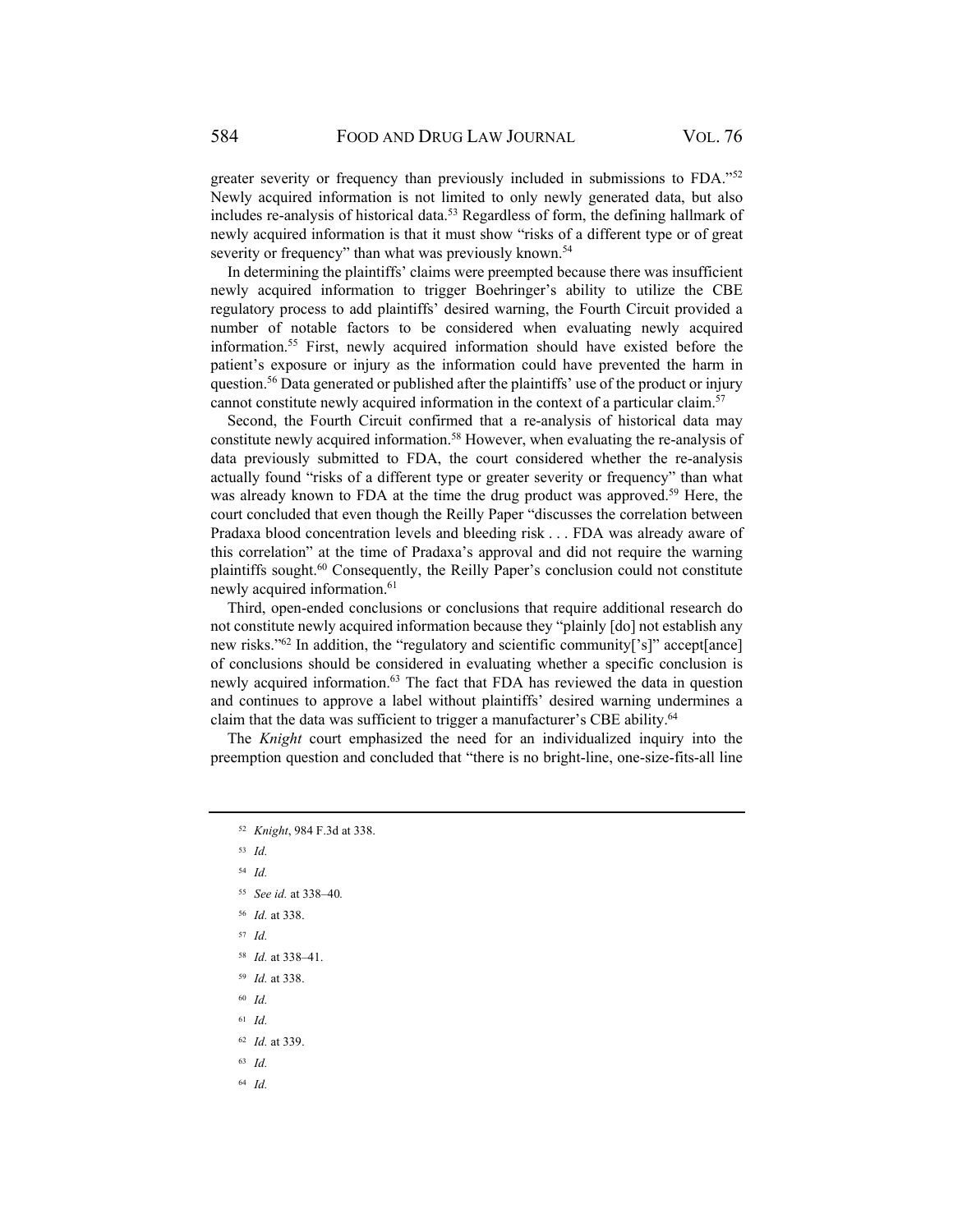marking the moment when an analysis reveals new information. A careful review of the record is needed to determine whether a conclusion has been reached."65

## *B. Burden of Proof for Newly Acquired Information*

Courts are divided on which party has the burden of demonstrating the existence of newly acquired information. Some courts have adopted a burden-shifting framework that requires plaintiffs to establish the existence of newly acquired information before shifting to defendants to demonstrate clear evidence of FDA rejection.<sup>66</sup> However, other courts treat preemption strictly as an affirmative defense in which the manufacturer alone bears the burden of proof as to all aspects.<sup>67</sup> Regardless of approach, the practical takeaway seems to be that regardless of whose burden it is to show that specific information is in fact newly acquired information, a plaintiff must first identify what is alleged to be newly acquired information.

In *Gibbons v. Bristol-Myers Squibb Co.*, the Second Circuit utilized the burdenshifting framework in which a plaintiff must prove the existence of newly acquired information to establish a manufacturer's ability to utilize the CBE regulation and then the burden shifts to the manufacturer to demonstrate clear evidence of FDA rejection.68 Eliquis® is an FDA-approved blood-thinning drug used to reduce the risk of stroke in certain patients.69 Due to its blood-thinning properties, Eliquis has, since its approval, included "warnings about the risk of serious, and possibly fatal, bleeding events."70 Plaintiffs in *Gibbons* alleged that these warnings were insufficient, and the lack of appropriate warning resulted in serious and sometimes fatal injuries.71 As evidence of the necessity for an additional warning, plaintiffs alleged that defendants were aware of numerous adverse event reports involving serious hemorrhaging in patients taking Eliquis. Additional post-approval studies confirmed this risk.72

The Second Circuit explained that the first prong of the preemption analysis is to examine whether "a plaintiff [has] plead a labeling deficiency that [Defendants] could have corrected using the CBE regulation."<sup>73</sup> Only then does the burden shift to the manufacturer to demonstrate clear evidence that FDA would not have approved the proposed label change.74 The Second Circuit confirmed that dismissal is appropriate at the motion to dismiss stage where the plaintiff's complaint fails to point to any information which would suggest a manufacturer could utilize the CBE mechanism.<sup>75</sup>

The Second Circuit scrutinized the operative complaint and held that the plaintiffs failed to plead any newly acquired information that would allow defendants to modify

- <sup>70</sup> *Id.*
- <sup>71</sup> *Id.*

<sup>73</sup> *Id.*

<sup>74</sup> *Id.*

<sup>65</sup> *Id.* at 341.

<sup>66</sup> Gibbons v. Bristol-Myers Squibb Co., 919 F.3d 699, 708 (2d Cir. 2019).

<sup>67</sup> In re Zofran (Ondansetron) Prod. Liab. Litig., No. 1:15-MD-2657-FDS, 2021 WL 2209871, at \*27 (D. Mass. June 1, 2021).

<sup>68</sup> *See Gibbons*, 919 F.3d. at 708.

<sup>69</sup> *Id.* at 702.

<sup>72</sup> *Id.* at 708.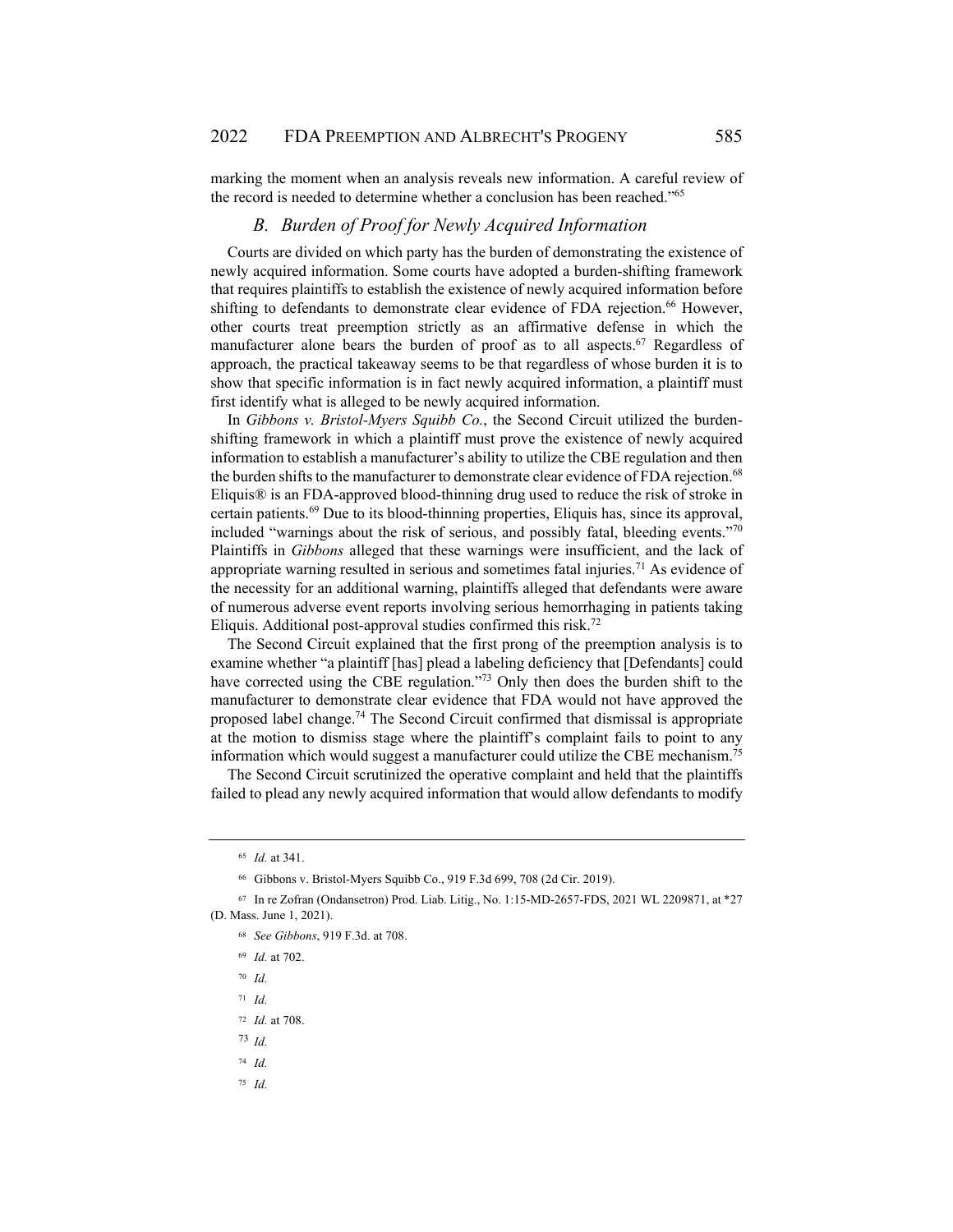the Eliquis label pursuant to the CBE process.<sup>76</sup> The court found that the plaintiffs' pleadings included only "conclusory and vague" allegations and did not plausibly allege any newly acquired information of a new or heightened risk.<sup>77</sup> The Second Circuit rejected that adverse event reports of hemorrhaging and publications confirming the risk of bleeding cited in the plaintiffs' complaint could constitute newly acquired information because these reports and studies failed to reveal risks of a "different type or greater severity, or frequency" than previously included in a submission to FDA.<sup>78</sup> Keeping in mind that the Eliquis label consistently warned of serious (and even fatal) risks of bleeding, the Second Circuit reasoned that the complaint provided no basis to conclude that the cited reports and studies revealed a risk that differed from what FDA already knew.79

Other courts have recently confirmed that dismissal at the pleading stages is appropriate where the operative complaint does not identify newly acquired information. For example, in *Zamfirova v. Amag Pharmaceuticals*, the court explained that plaintiffs must first identify newly acquired information sufficient to allow defendants to utilize the CBE process in their pleadings.<sup>80</sup> Amag Pharmaceuticals, Inc. (Amag) manufactured Makena®, a drug approved for use during pregnancy to prevent preterm births.<sup>81</sup> Plaintiffs claim that Amag misrepresented the efficacy of Makena to doctors, patients, and FDA.<sup>82</sup> Makena was initially approved by FDA on the condition that a follow-up clinical trial called the PROLONG study be completed to confirm the drug's efficacy.83 FDA recommended that Makena be withdrawn from the market after the results of the PROLONG study showed no significant differences in birth outcomes between patients on Makena and those on placebo treatments.<sup>84</sup> The plaintiffs identified both the Meiss study (which FDA evaluated before approving Makena) and the PROLONG study in their complaint as support of the ineffectiveness of Makena in preventing birth defects.85

The court focused on the first step of the *Albrecht* framework and evaluated whether the ability to make the label change under the CBE process was present as part of Amag's preemption defense.<sup>86</sup> The court recognized that there must be newly acquired information of significant risk or harm for a manufacturer to unilaterally change a label.<sup>87</sup> It found that a plaintiff's complaint must allege a deficiency in labeling that

- <sup>83</sup> *Id.* at \*2.
- <sup>84</sup> *Id.*

<sup>85</sup> *Id.*

<sup>86</sup> *Id.* at \*7.

<sup>76</sup> *Id.*

<sup>77</sup> *Id.*

<sup>78</sup> *Id.*

<sup>79</sup> *Id.*

<sup>80</sup> Zamfirova v. Amag Pharms., Inc*.*, No. 20-CV-00152, 2021 WL 2103287, at \*7 (D.N.J. May 25, 2021).

<sup>81</sup> *Id.* at \*1.

<sup>82</sup> *Id.*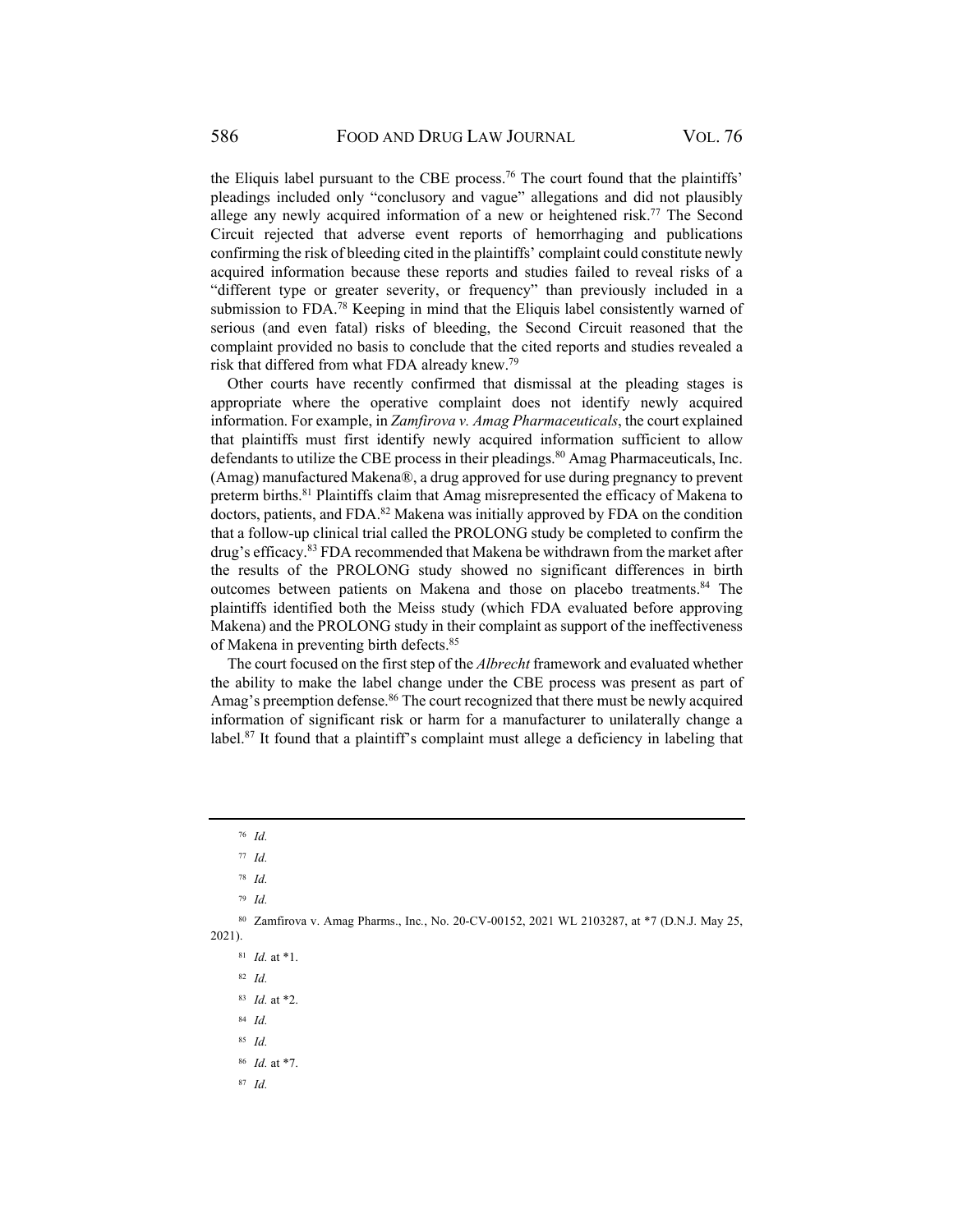the manufacturer could fix under the CBE process.<sup>88</sup> The court established that plaintiffs must include in their pleadings what the newly acquired information is that requires the manufacturer to change the label to comply with state law.89

In analyzing the ability to make the label change under the CBE process, the court found that the plaintiffs failed to "allege specific facts" in support of their claims that Amag was aware of the efficacy of Makena.<sup>90</sup> It first found that the Meiss study could not be considered newly acquired information, as FDA fully reviewed the study in their initial approval process.<sup>91</sup> Therefore, the PROLONG study was the only evidence that could be considered newly acquired information.<sup>92</sup> However, the court noted that the plaintiffs failed to provide any evidence that Amag was or could have been aware of the results of the PROLONG study before its finalization.93 The court questioned how Amag could have known the results of a double-blinded, placebo-controlled clinical trial before the data was processed. $94$  Thus, the court could not find any basis for the newly acquired information element of the CBE process as there was insufficient evidence that Amag could have been aware of the results of the clinical trial.95

In contrast to the burden-shifting approach, other courts treat impossibility preemption strictly as an affirmative defense with the burden placed entirely on the manufacturer. Illustrative of this approach is *In re Zofran Products Liability Litigation*, where the court found that the burden of proof is held exclusively by the defendant to establish that the CBE mechanism was unavailable, and/or that there is clear evidence that FDA would have rejected the proposed warning.<sup>96</sup> GlaxoSmithKline  $(GSK)$ manufactured Zofran®, a drug approved for preventing nausea caused by radiation therapies. However, the drug was often prescribed by physicians to pregnant women to treat nausea associated with pregnancy.<sup>97</sup> In 2010, FDA became aware of the frequent off-label use of Zofran and requested that GSK provide information concerning Zofran's safety when used during pregnancy.98 GSK provided an analysis of all available safety data, and in response, FDA did not require any label changes.<sup>99</sup> The plaintiffs were women who took Zofran during their pregnancies and whose children suffered birth defects.<sup>100</sup> The plaintiffs claimed that GSK failed to provide

- <sup>91</sup> *Id.*
- <sup>92</sup> *Id.* at \*7–8.
- <sup>93</sup> *Id.*
- <sup>94</sup> *Id.*
- <sup>95</sup> *Id.*

<sup>96</sup> *See generally In re* Zofran (Ondansetron) Prod. Liab. Litig., No. 1:15-MD-2657-FDS, 2021 WL 2209871, at \*27 (D. Mass. June 1, 2021).

- <sup>97</sup> *See id.* at \*1.
- <sup>98</sup> *Id.*

<sup>99</sup> *Id.*

<sup>88</sup> *Zamfirova*, 2021 WL 2103287, at \*7 (quoting In re Celexa & Lexapro Mktg. & Sales Pracs. Litig., 779 F.3d 34, 41 (1st Cir. 2015)).

<sup>89</sup> *See Zamfirova*, 2021 WL 2103287, at \*7–8 (quoting Goodell v. Bayer Healthcare Pharms., Inc., No. 18-CV-10694-IT, 2019 WL 4771136, at \*4 (D. Mass. Sept. 30, 2019)).

<sup>90</sup> *Id.* at \*8.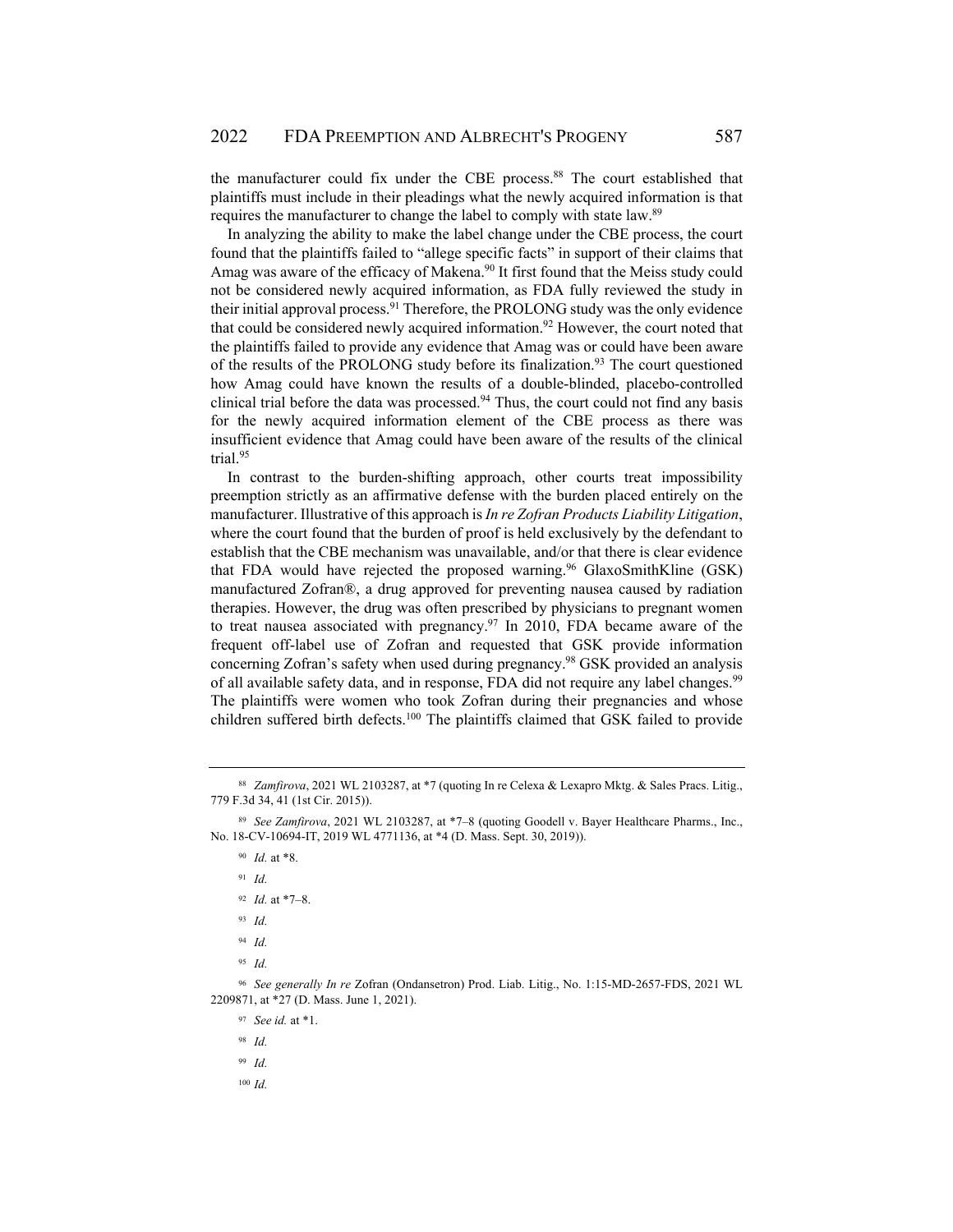adequate warning on Zofran's label of the risk of birth defects when pregnant women take the drug.101 Plaintiffs also alleged that all FDA rejections of the proposed labels were based on incomplete information and misrepresentations by GSK.<sup>102</sup> GSK pointed to several citizen petitions which FDA rejected that were submitted by GSK and Zofran's former manufacturer, Novartis, as clear evidence of FDA's rejection of the proposed warning. $103$ 

The court outlined the *Albrecht* test stating that a drug manufacturer must demonstrate that it fully informed FDA of the justifications for the proposed warning and that FDA would have rejected such warning.<sup>104</sup> The court found that a drug manufacturer may only successfully claim the preemption defense if the CBE process was unavailable to the manufacturer, or if it proves by clear evidence that FDA would not have approved the proposed warning.<sup>105</sup> In addressing the question of who bears the burden of proof, the *Zofran* court acknowledged that the Second Circuit recently found a two-stage burden-shifting framework requiring the plaintiff to first show newly acquired information, as set by *Gibbons*. 106 Here, however, the court found that preemption is an affirmative defense, and as such, the manufacturer carries the burden of proof.107 The court looked to *Albrecht* and found that the court supported its assertion that, to be successful in a preemption defense, a manufacturer must show that it was prohibited from changing the label. $108$  The court pointed to previous treatments of preemption defenses by the First Circuit and found that the court consistently treated preemption like any other affirmative defense. Thus, both the First Circuit and Supreme Court suggest that the burden of proof lies only with the defendant.<sup>109</sup>

Despite finding that GSK was solely responsible for showing that the CBE process was unavailable, the court declined to decide whether the CBE process was available to the manufacturer and assumed, for purposes of the motion for summary judgment, there was newly acquired information.<sup>110</sup> The court then moved on to the question of whether there was clear evidence of FDA rejection of the proposed label change.<sup>111</sup> Further, the court rejected the plaintiff's claim that GSK did not provide all material information in their requests, because FDA's rejection of GSK's final requested change included all the information that the plaintiff alleged was omitted from prior submissions. However, FDA still rejected the proposed change despite being fully informed (as required by *Albrecht*).<sup>112</sup>

<sup>107</sup> *Id.*

<sup>110</sup> *Id.* at \*28.

<sup>111</sup> *Id.*

112 *Id.* at \*29–30.

<sup>101</sup> *Id.*

<sup>102</sup> *Id.* at \*2.

<sup>103</sup> *Id.* at \*1–2.

<sup>104</sup> *Id.* at \*24.

<sup>105</sup> *Id.* at \*25.

<sup>106</sup> *Id.* at \*27.

<sup>108</sup> *See id.* at \*27 (quoting Merck Sharp & Dohme Corp. v. Albrecht, 139 S. Ct. 1668, 1678 (2019)).

<sup>109</sup> *In re Zofran*, 2021 WL 2209871, at \* 27.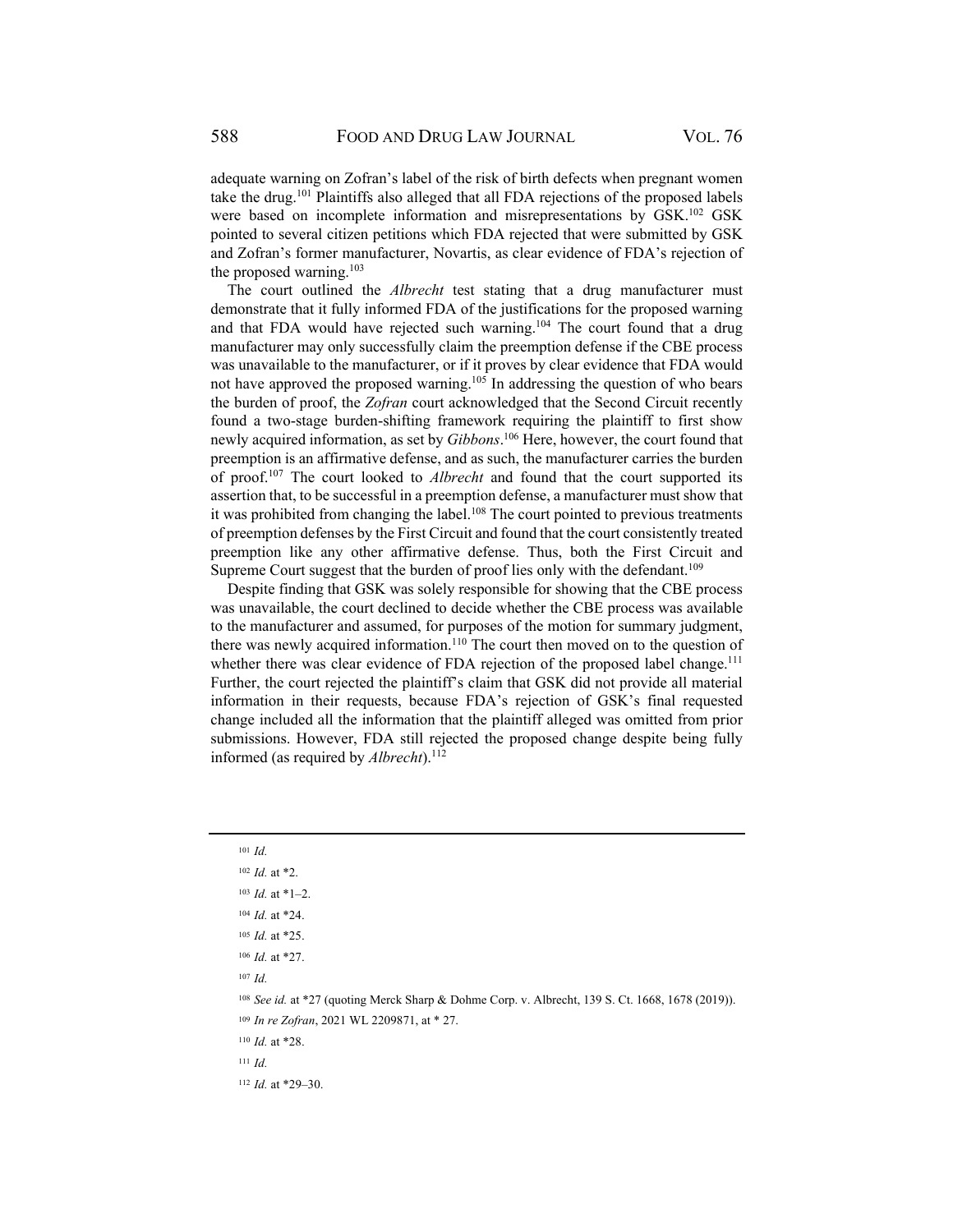The court expressly rejected the notion of shifting the burden of proof in the *Albrecht* framework.<sup>113</sup> The court looked to the evidence alleged by the plaintiff of the omitted information in the defendant's submissions to FDA when evaluating the presence of clear evidence of FDA's rejection.114 Its holding is easily applied when evaluating the clear evidence prong of *Albrecht*. However, requiring a manufacturer to prove a lack of newly acquired information as required by the CBE process is analogous to being required to prove a negative. The court didn't provide much insight, as it only evaluated the evidence provided in the context of there being clear evidence of FDA's rejection of the warning. It's unclear how the court would consider this burden of proof to address the inability to make the label change under the CBE process and the presence of newly acquired information required therein.

While courts have varied articulations of which party has the burden of demonstrating the existence of newly acquired information, all courts seem to, at minimum, expect a complaint to identify the newly acquired evidence with specificity. The *Gibbons* and *Zamfirova* cases are illustrative of how a lack of newly acquired information can bring about early and efficient case resolution. Both the plaintiffs' and defense bar would be well served to understand the nuances of these concepts. The defense bar should aggressively attack any complaint that fails to identify, with specificity, the information that plaintiffs assert reveals risks of a different type or greater severity, or frequency than what was previously known by FDA. Merely pointing to evidence of causation is not sufficient; the plaintiff must provide new information of a greater risk. The plaintiffs' bar would be equally well served to evaluate all potential causes of action through this lens, as well.

#### *C. Newly Acquired Information Must Predate the Harm*

While it may seem obvious, newly acquired evidence must be evaluated in the context of a specific claim. As explained by the Fourth Circuit in *Knight*, newly acquired information must have existed at the time of a patient's exposure or injury.<sup>115</sup> Accordingly, data generated or published after the plaintiff's use of the product or injury cannot constitute newly acquired information in the context of a particular claim.116 The district court in *Rayes v. Novartis Pharmaceuticals* provided additional insight into this analysis. The *Rayes* plaintiff brought failure-to-warn claims against Novartis, the manufacturer of Beovu®, a drug approved for the treatment of certain eye disorders.117 The plaintiff's claim originated from two injections of Beovu in December 2019 and January 2020.<sup>118</sup> As a result of these injections, the plaintiff claimed to have developed retinal vascular occlusion.<sup>119</sup> Beovu was originally approved in October 2019 without any warning related to retinal vasculitis or retinal vascular occlusions, but from November 2019 to February 2020, Novartis received ten reports of patients suffering from retinal vasculitis and/or retinal vascular

<sup>113</sup> *Id.* at \*27.

<sup>114</sup> *Id.* at \*16–18.

<sup>115</sup> *See generally* Knight v. Boehringer Ingelheim Pharm., Inc., 984 F.3d 329 (4th Cir. 2021).

<sup>116</sup> *Id.*

<sup>117</sup> Rayes v. Novartis Pharms. Corp., No. EDCV21201JGBKKX, 2021 WL 2410677, at \*1 (C.D. Cal. June 11, 2021).

<sup>118</sup> *Id.* at \*2.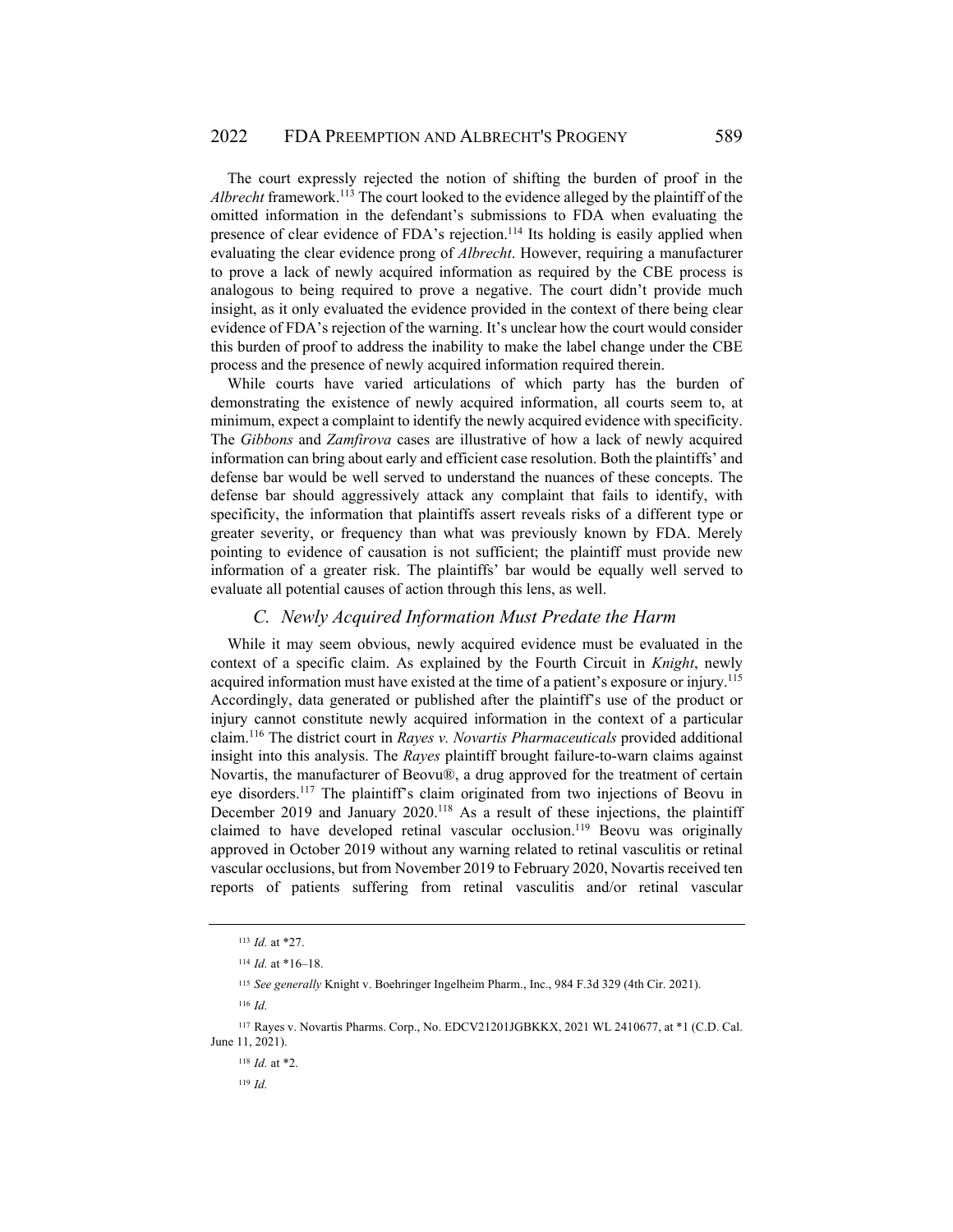occlusions.120 In February 2020, the American Society of Retina Specialists issued an alert to physicians that it had received fourteen reports of "retinal vasculitis and occlusive retinal vasculitis,"121 adverse events that occurred subsequent to Beovu injections.<sup>122</sup> After the alert, Novartis commissioned an external safety review committee to review the safety of Beovu.123 Based on a safety signal identified by the review committee, Novartis revised the Beovu label to include a warning detailing the risk of retinal vasculitis and/or retinal vascular occlusions in June 2020.124

In explaining the *Albrecht* preemption framework, the court concluded that "a plaintiff must plead a labeling deficiency that the defendant could have corrected using the 'changes being effected' (CBE) regulation."125 The court added that the newly acquired information in question must have been present before the injury in question.<sup>126</sup> The court reasoned that any information acquired after the plaintiff's harm could not have prevented the harm.<sup>127</sup> The court evaluated the evidence and found that only the information between the original October 2019 approval of Beovu and the plaintiff's second injection in January 2020 could be considered as to whether sufficient newly acquired information existed for Novartis to use the CBE process.<sup>128</sup> Thus, the only new pieces of information the plaintiff could offer as evidence were the three reports of patients suffering from retinal vasculitis from November 2019 to December 2019, and the seven reports dated between the plaintiff's two injections.<sup>129</sup> The court found that the handful of reports between the approval of Beovu and the plaintiff's final injection was insufficient to demonstrate causation to allow Novartis to change its labeling under the CBE process.<sup>130</sup>

The *Knight* and *Rayes* cases illustrate that the mere existence of newly acquired information is insufficient. Litigants must demonstrate that the newly acquired information existed at time points relevant to their claims (i.e., at the time a plaintiff used a particular product). Courts often constrain the newly acquired information analysis to the time period relevant to each plaintiff's claims.

#### **V. CLEAR EVIDENCE OF FDA REJECTION**

Even where sufficient newly acquired information exists to allow a CBE label change, a failure-to-warn claim is still preempted where there is clear evidence that

<sup>122</sup> *Rayes*, 2021 WL 2410677, at \*2.

<sup>123</sup> *Id.* <sup>124</sup> *Id.* <sup>125</sup> *Id.* <sup>126</sup> *Id.* <sup>127</sup> *Id.* <sup>128</sup> *Id.* at \*5. <sup>129</sup> *Id.*

<sup>130</sup> *See id.* at \*6: Plaintiff also claimed that Novartis learned of the risk of retinal vasculitis during phase 3 clinical trials but failed to disclose the risk to FDA. However, under *Buckman Co. v. Plaintiffs' Legal Comm.*, 531 U.S. 341, 353 (2001), claims against a manufacturer for alleged misrepresentations to FDA are preempted. Thus, the court expeditiously dismissed this claim.

<sup>120</sup> *Id.*

<sup>121</sup> Retinal vasculitis and occlusive retinal vasculitis are inflammatory or infective disorders which pose a significant risk of blindness.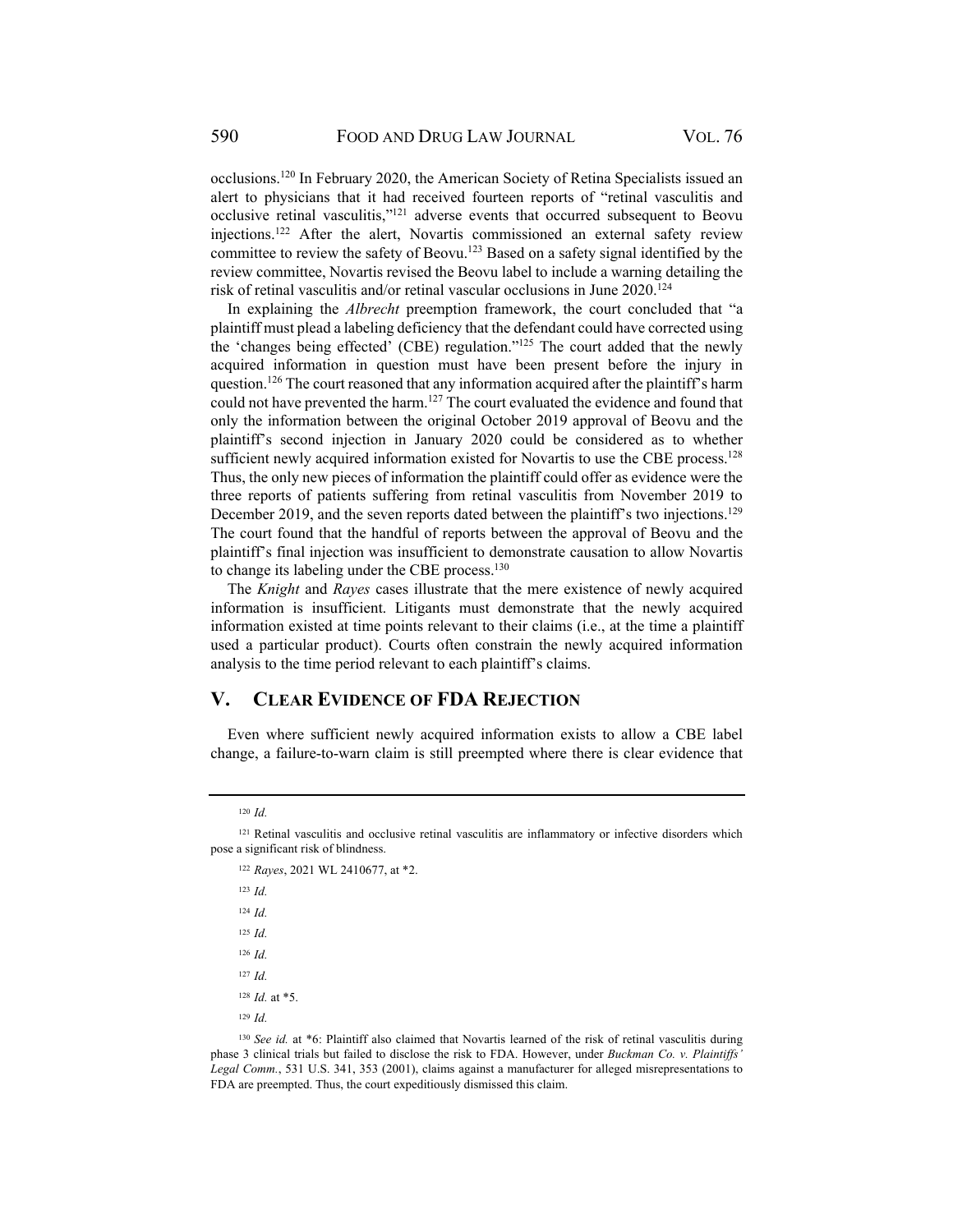FDA would have rejected the proposed warning.<sup>131</sup> Clear evidence, as defined by *Wyeth* and refined by *Albrecht*, requires: 1) evidence that FDA was fully informed of the justifications for the warning required by state law; 2) that FDA informed the manufacturer or interested parties that FDA would not approve a change to the drug's label to include the proposed warning; and 3) FDA's refusal to approve a change is done through agency action taken pursuant to FDA's congressionally delegated authority.132 Evaluation of clear evidence is highly fact-specific and numerous factors may be pertinent in any particular case.<sup>133</sup> These factors may include the completeness of data submitted to FDA for approval, the availability of new data after submission, interested parties petitioning for FDA action, the formality of agency communication, evidence of class-wide product mandates by FDA, and the dispositive nature of agency determinations.<sup>134</sup>

## *A. A Fully Informed FDA and FDA's Rejection of Proposed Label*

Defining when FDA is fully informed, and identifying when FDA would reject a change, is vital to understanding the clear evidence prong of *Albrecht*. In *In re Avandia Marketing, Sales and Product Liability Litigation*, the Third Circuit expanded on what it means to fully inform FDA. In *Avandia*, the plaintiffs, two health benefit plans, levied false marketing state law claims against GSK, the manufacturer of the prescription drug Avandia®.135 Plaintiffs claimed Avandia's labeling failed to disclose the cardiovascular risks associated with Avandia at the time it was part of plaintiffs' formularies.136 Avandia was approved in 1999, and in 2006 GSK submitted a Prior Approval Supplement (PAS) to FDA seeking to add to the Avandia label the results of a recent meta-analysis demonstrating that Avandia may be associated with a significant increase in "myocardial ischemic events."137 In 2007, GSK submitted an update to the PAS in an attempt to make the proposed warning more "prominent and clear."138 Shortly after that submission, the Nissen Study was published, finding that Avandia was associated with a "significant increase in the risk of myocardial infarction and with an increase in the risk of death from cardiovascular causes that had borderline significance."<sup>139</sup>

After the Nissen Study was published, GSK spoke with an FDA official to inform FDA that GSK was considering a label change under the CBE regulations.<sup>140</sup> The

<sup>136</sup> *Id.* at 752–53.

<sup>137</sup> *Id.* at 753. Myocardial ischemic events limit the blood flow to an individual's heart, thus depriving the heart of oxygen.

<sup>131</sup> *See generally* In re Avandia Mktg. Sales & Prod. Liab. Litig*.*, 945 F.3d 749 (3d Cir. 2019).

<sup>132</sup> *See generally* Merck Sharp & Dohme Corp. v. Albrecht, 139 S. Ct. 1668, 1668 (2019).

<sup>133</sup> *See generally Avandia*, 945 F.3d at 759; Cerveny v. Aventis, Inc., 783 F. App'x 804, 808 n.9 (10th Cir. 2019); Dolin v. GlaxoSmithKline L.L.C., 951 F.3d 882, 890–91 (7th Cir. 2020); Hardeman v. Monsanto Co., 997 F.3d 941, 957–58 (9th Cir. 2021).

<sup>134</sup> *See Avandia*, 945 F.3d at 759; *Cerveny*, 783 F. App'x at 808 n.9; *Dolin*, 951 F.3d at 890–91; *Hardeman*, 997 F.3d at 957–58.

<sup>135</sup> *Avandia*, 945 F.3d at 752.

<sup>138</sup> *Id.*

<sup>140</sup> *Id.* at 753–54.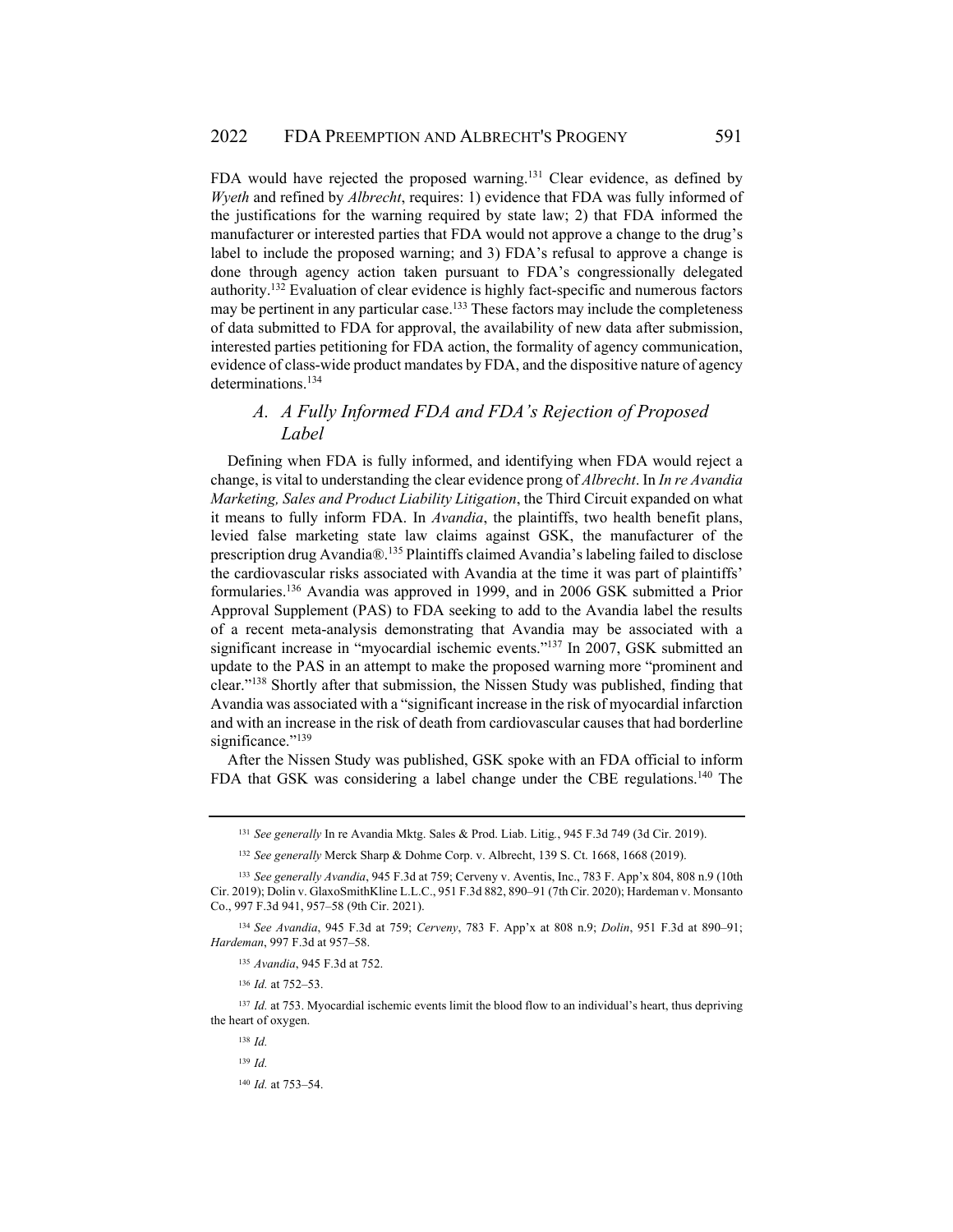official strongly advised GSK not to begin the CBE process but concluded the conversation by reminding GSK that the drug manufacturer is ultimately responsible for making the decision to pursue a labeling change under the CBE process.<sup>141</sup> Afterward, FDA sent a letter to GSK stating that the PAS was "not approvable" and requested additional information.142 FDA later directed GSK to add a black-box warning to Avandia's label to address the risk of myocardial ischemic events.<sup>143</sup> In 2014, FDA directed GSK to remove only the black-box warning regarding the increased risk of myocardial infarction, despite finding a "small amount of residual uncertainty remains" over the link between Avandia and cardiovascular risks.<sup>144</sup>

The Third Circuit explained that according to *Albrecht*, "in order to prove impossibility preemption, the drug manufacturer must show that the 'FDA would not approve changing the drug's label' and that the FDA was 'fully informed . . . of the justifications for the [proposed] warning' at the time that the FDA rejected the proposed warning."145 GSK asserted that FDA was fully informed when it sent the letter informing GSK that the PAS was not approvable. However, the Third Circuit rejected GSK's claim because in the letter, FDA "indicated that GSK needed to submit various data and information 'in order to address the deficiency of [the PAS]."<sup>146</sup> The court further rejected GSK's argument that the information requested by FDA was not material and therefore unnecessary to fully inform FDA.147 The court explained that it is FDA, not the manufacturer, that is the "arbiter of which data . . . is or is not material to FDA's decision to approve or reject a labeling change, not GSK.<sup>148</sup>

Next, the Third Circuit found that GSK failed to demonstrate that FDA informed GSK that the agency would not approve the proposed label change, as required by *Albrecht*. 149 The court explained that the text of the letter made clear "that FDA did not consider GSK's [PAS] 'not approvable' because it was unconvinced of the need for a strong warning . . . rather, FDA considered the [PAS] 'not approvable' because it contained various 'deficiencies' that FDA required GSK to ameliorate prior to FDA's making a final determination."150 This, the court reasoned, was sufficient to preclude preemption premised on the letter.<sup>151</sup> Additionally, according to the court, the fact that FDA required a boxed warning shortly after issuing the letter and reviewing the additional data "undermines" the position that FDA would have rejected the proposed label change if it were fully informed.152

<sup>147</sup> *Id.* at 758–59.

<sup>148</sup> *Id.*

<sup>149</sup> *Id.* at 759–60.

<sup>150</sup> *Id.*

152 *Id.* at 759.

<sup>141</sup> *Id.* at 754.

<sup>142</sup> *Id.*

<sup>143</sup> *Id.*

<sup>144</sup> *Id.* at 755.

<sup>145</sup> *Avandia*, 945 F.3d 749, 759 (3d Cir. 2019) (citing Merck Sharp & Dohme Corp. v. Albrecht, 139 S. Ct. 1668, 1672 (2019)).

<sup>146</sup> *Avandia*, 945 F.3d at 758.

<sup>151</sup> *Id.* at 760.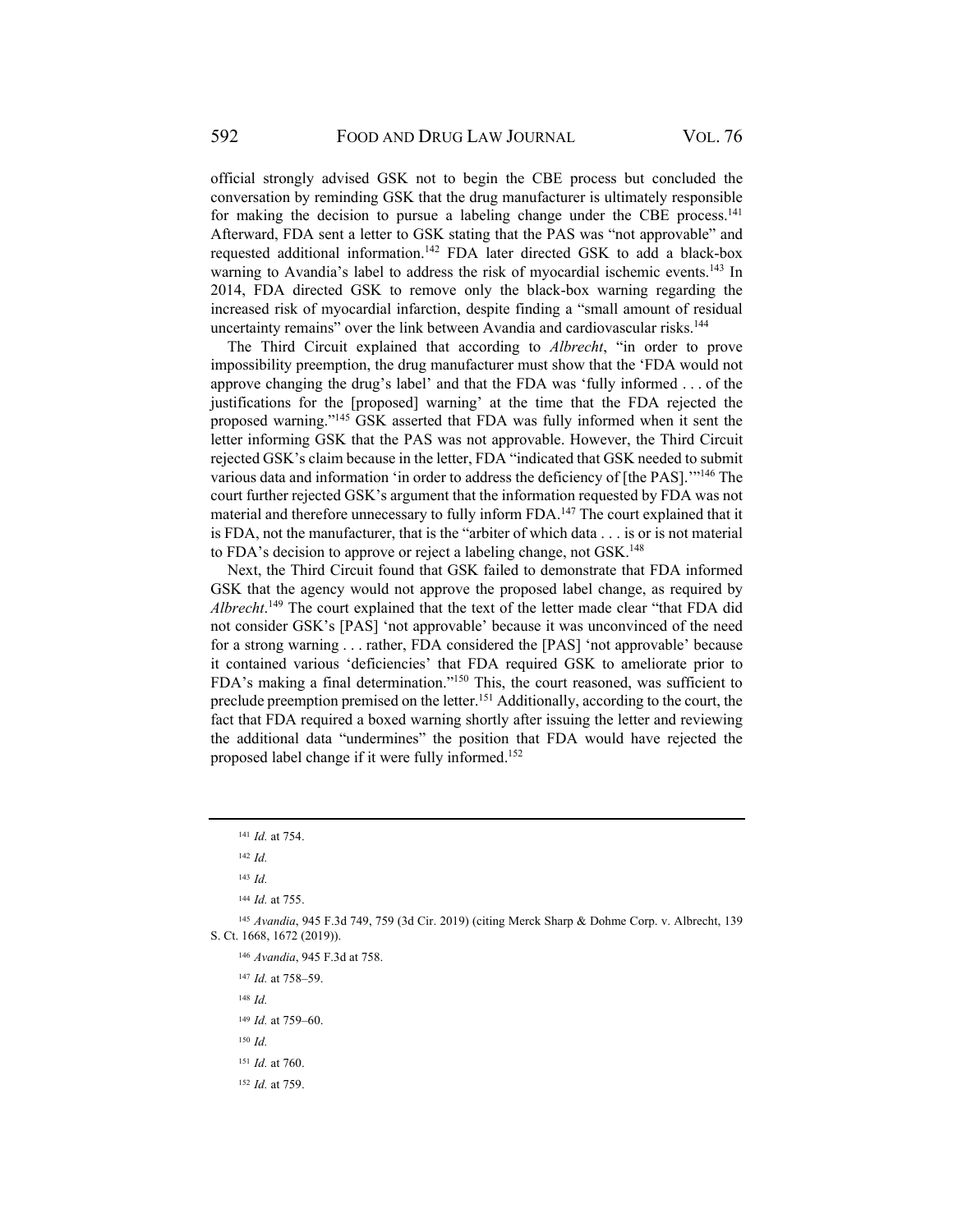Finally, the court held that informal and unofficial agency actions or communications could not constitute clear evidence of FDA's rejection of a proposed warning.<sup>153</sup> The court reasoned that GSK's informal phone conversations with an FDA official were not official agency actions and as such, could not constitute the necessary clear evidence.154 The court also rejected GSK's claim that the closing of the FDA letter in which FDA informed GSK that Avandia might be considered misbranded if it was marketed with the proposed label changes before approved as part of the Prior Approval Supplement application constituted clear evidence of FDA's rejection.<sup>155</sup> The Third Circuit found that this language was mere "stock language" included in many FDA communications and was insufficient to constitute agency action taken pursuant to FDA's congressionally delegated authority.156 It reasoned that the stock language was merely a warning; it did not fully evaluate the facts and did not represent official agency determination.157

The Third Circuit provided some clarity as to what constitutes a fully informed FDA.158 The court suggested that the determination of whether the information is material belongs exclusively to FDA, and any relevant data available after submission to the agency is still a consideration when determining whether FDA was provided all material data at the time.159 The court's actions show that courts may look at FDA rejections or approvals occurring after the harm in question to determine whether there is clear evidence that FDA would reject a CBE label change.<sup>160</sup> Notably, the court rejected a simple informal communication between GSK and FDA as constituting agency action under the CBE process.<sup>161</sup> The rejection must be done under the formal decision-making processes of the agency body.<sup>162</sup>

#### *B. What Constitutes Evidence of FDA Rejection*

The *Albrecht* framework requires that FDA provide notice that the agency would reject the proposed warning, but the notice need not be directly addressed to defendants.163 One example is the *Zofran* case. As noted, GSK manufactured Zofran and was defending a failure-to-warn claim. GSK offered three FDA-rejected Citizen Petitions as evidence, as required by *Albrecht*'s second prong.<sup>164</sup> The first Citizen Petition, submitted in 2013, requested that FDA change the Zofran label to include a warning concerning the risks of birth defects if ingested during pregnancy, but FDA

<sup>154</sup> *Id.*

<sup>155</sup> *Id.*

<sup>156</sup> *Id.*

<sup>157</sup> *Id.*

<sup>158</sup> *See id.* at 759.

<sup>159</sup> *See id.* at 758–60.

<sup>160</sup> *See id.* at 760.

<sup>161</sup> *Id.* at 760–61.

<sup>162</sup> *See id.*

<sup>163</sup> *See* In re Zofran (Ondansetron) Prod. Liab. Litig., No. 1:15-md-2657-FDS, 2021 WL 2209871, at \*1 (D. Mass. June 1, 2021).

<sup>164</sup> *See id.* at \*1–2.

<sup>153</sup> *Id.* at 760.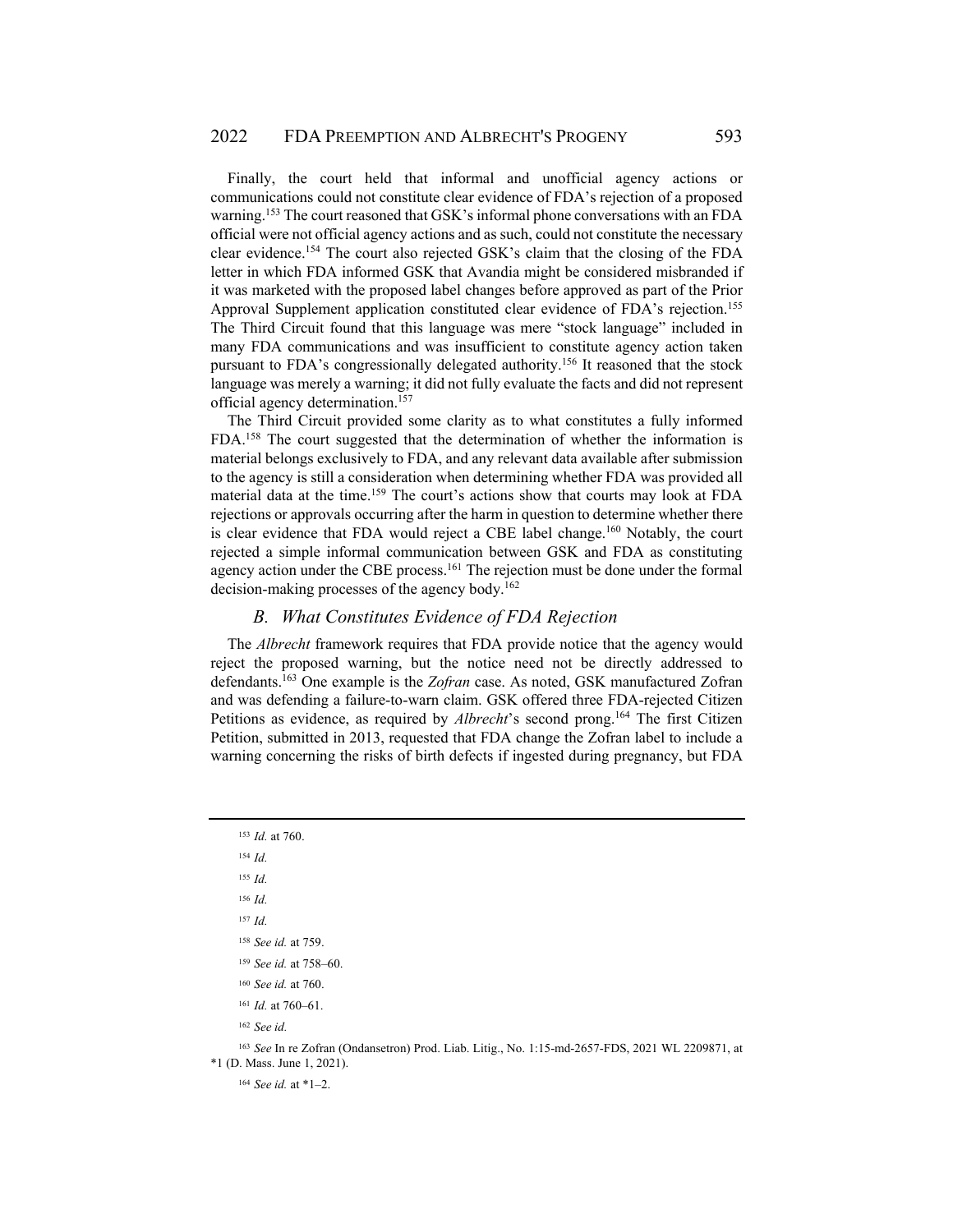rejected the petition.165 In 2015, Novartis (the manufacturer of Zofran at the time) submitted a proposed label change to FDA to include a warning that it should not be used during pregnancy.<sup>166</sup> FDA rejected this proposed label change.<sup>167</sup> In 2019, GSK filed a Citizen Petition requesting that FDA review information about the safety of Zofran, but FDA again did not require a label change.<sup>168</sup> In 2020, Novartis submitted a proposed label change with a pregnancy warning based on newly published epidemiological studies, but FDA rejected the proposed warning.<sup>169</sup>

The court found that the series of proposed label changes and the Citizen Petitions from 2013 to 2020 served as clear evidence that FDA would have rejected any proposed changes under the CBE process.170 In addition, it found that treating Novartis' actions and GSK's actions differently would be arbitrary and served no "rational policy goal."171 FDA's rejection of either party's request for label changes served as the clear evidence required under *Albrecht*, regardless of which manufacturer in fact requested the label change.<sup>172</sup>

*Dolin v. GlaxoSmithKline* provides an example of how FDA's notification of a CBE regulatory change request can be based on public notice and does not specifically need to be addressed to the defendant manufacturer or any related parties.173 In *Dolin*, the plaintiff sued GSK for failing to include warnings concerning the risk of adult suicide on its branded paroxetine drug, Paxil®.174 In 2010, the plaintiff's husband began taking a generic version of Paxil and subsequently committed suicide.<sup>175</sup> The plaintiff sued GSK on the theory that GSK was responsible for the warning labeling of all paroxetine products due to the regulatory framework concerning branded and generic drugs.176 The Seventh Circuit began its opinion by highlighting FDA's CBE standard.177 The court next applied the *Wyeth* framework, determining that the plaintiff's claim was preempted because:

there is clear evidence that FDA would have rejected the warning in 2007 (when [FDA] ordered GSK to remove its Paxil-specific adult-suicidality warning and instead use a class-wide SSRI warning) and . . . GSK lacked new information after 2007 that would have allowed it to add an adultsuicidality warning under the CBE regulation.<sup>178</sup>

<sup>165</sup> *Id.* at \*1.

<sup>166</sup> *Id.*

<sup>167</sup> *Id.*

<sup>168</sup> *Id.* at \*2.

<sup>169</sup> *Id.*

<sup>170</sup> *See id.* at \*32–33.

<sup>171</sup> *Id.* at \*34.

<sup>172</sup> *Id.*

<sup>173</sup> *See generally* Dolin v. GlaxoSmithKline L.L.C., 951 F.3d 882 (7th Cir. 2020).

<sup>174</sup> *Id.* at 885.

<sup>175</sup> *Id.*

<sup>176</sup> *See id.* The plaintiff's claims would be preempted due to established case law surrounding the labeling of generic drugs.

<sup>177</sup> *Dolin*, 951 F.3d at 885 (citing 21 C.F.R. § 314.70(b)(2)(v)(A)).

178 *Dolin*, 951 F.3d at 886.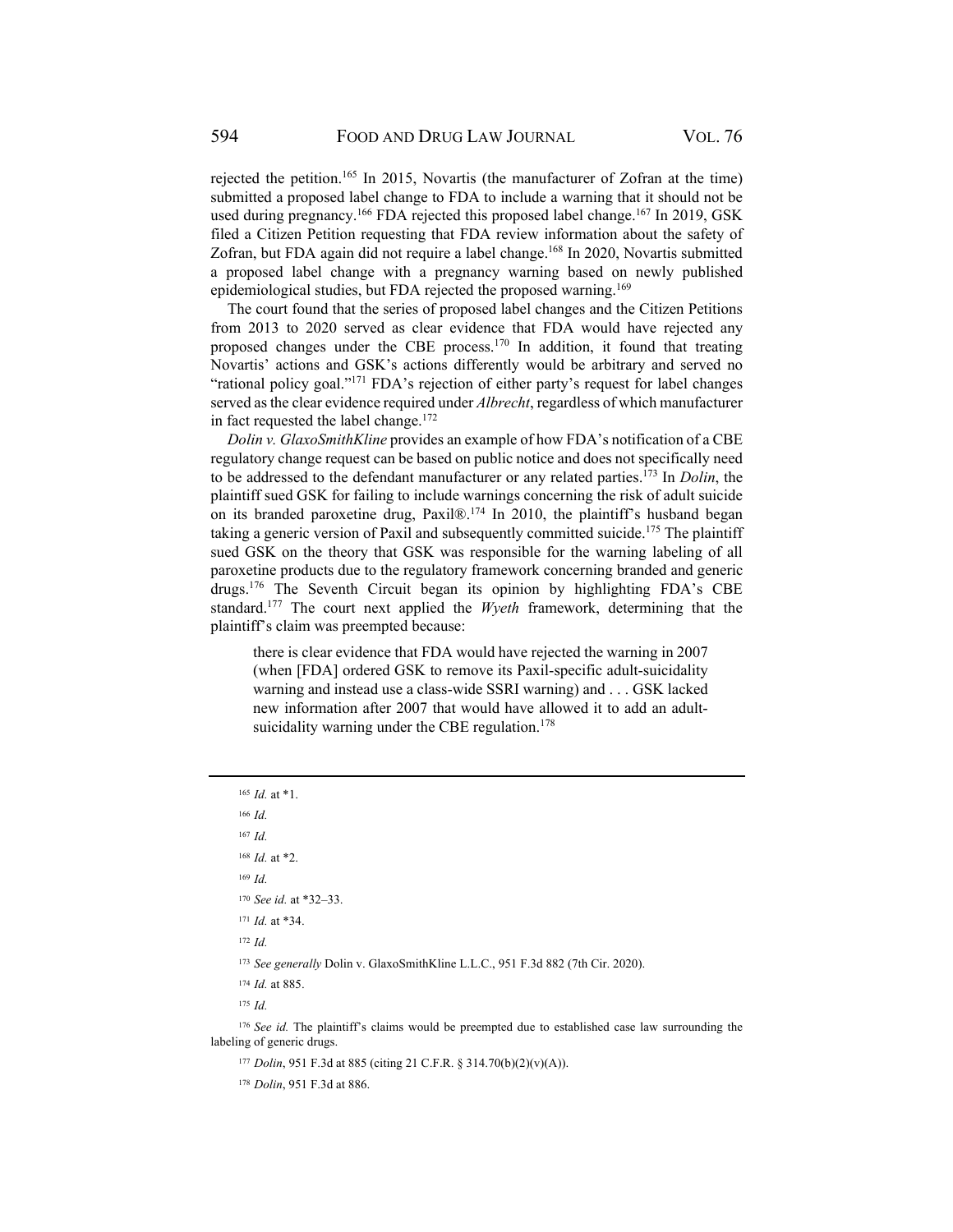The court found that *Albrecht* clarified the impossibility standard set by *Wyeth* and provided a general definition of clear evidence, which was absent in *Wyeth*; however, *Albrecht* cannot be interpreted as a rejection of *Wyeth*. 179 Thus, the *Albrecht* decision did not change the standard for preemption, but instead gave the doctrine a "sharper focus."180 Outlining the *Albrecht* standard, the Seventh Circuit defined *Albrecht*'s clear evidence requirement as evidence showing that the manufacturer "fully informed FDA of the justifications for the warning required by state law," and that FDA "informed the drug manufacturer that FDA would not approve a change to the drug's label to include that warning."181 The Seventh Circuit rejected the defendant's argument that their informal "exchanges of correspondence" with FDA were actions taken "pursuant to FDA's congressionally delegated authority."182

Finally, the court held that its decision remains the same even after applying the *Albrecht* framework.<sup>183</sup> The court, citing its previous opinion on the matter, held that GSK disclosed all relevant data underlying its requested suicide warning to FDA in 2006,184 before the patient's suicide; thus, such a warning would not have prevented the patient's death. The court went on to add that FDA rejected the warning in 2007 when it "formally mandated that all SSRIs carry a uniform, class-wide warning label."185 Ultimately, the plaintiff failed to offer evidence that GSK was aware of, or should have been aware of, new material information after 2007 when FDA rejected the manufacturer's proposal to add an adult-suicidality warning to the Paroxetine label that would have "justified a change in the label and thus undermine GSK's preemption defense."186 The court found that FDA's requirement that all SSRIs have the same warning label is a clear example of "agency action taken pursuant to FDA's congressionally delegated authority," despite not being directed specifically to GSK.187

The Seventh Circuit clarified the implications of the *Albrecht* decision. The court recognized the standard as a layered approach, which first requires evaluation of the ability to make the label change under the CBE process; then it must determine whether the manufacturer fully informed FDA of the justifications for a warning change and that FDA would have rejected said warning through official agency action.188 The court determined that drug class-wide determinations of labeling can function as the required notification by FDA to manufacturers; the notification need not be specific to the manufacturer claiming the preemption defense.<sup>189</sup>

Despite *Albrecht*'s vague language to the contrary, courts have not required manufacturers to be the only permissible entity to inform FDA about a request for a

- <sup>185</sup> *Id.*
- <sup>186</sup> *Id.*
- <sup>187</sup> *Id.*

<sup>189</sup> *See id.* at 891.

<sup>179</sup> *See id.* at 889–91 (responding to plaintiffs filing a Rule 60(b)(6) Relief of Judgment motion).

<sup>180</sup> *Id.* at 891.

<sup>181</sup> *Id.* at 890.

<sup>182</sup> *Id.*

<sup>183</sup> *Id.* at 888.

<sup>184</sup> *Id.* at 891.

<sup>188</sup> *See id.* at 885–91.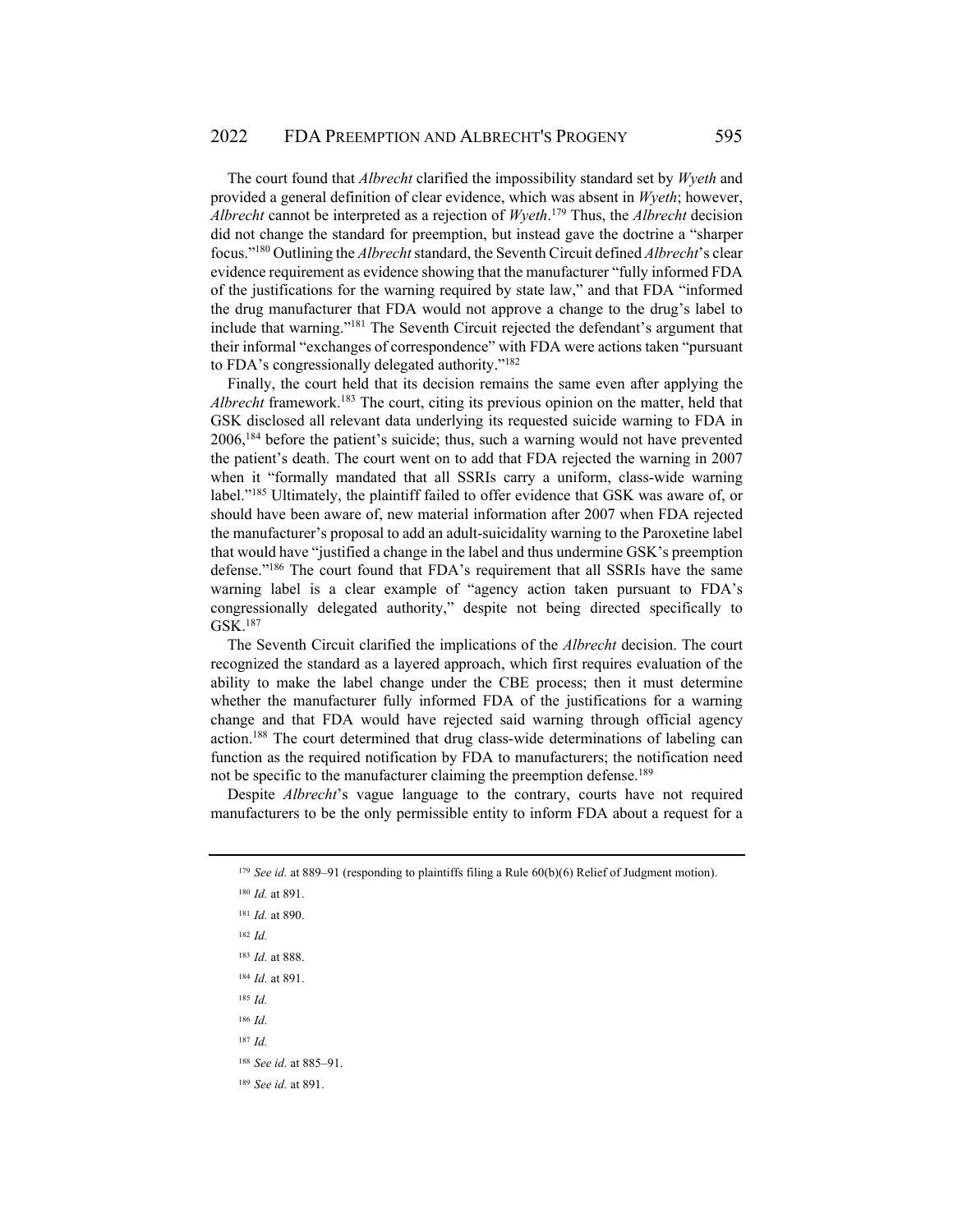product label change. In *Cerveny v. Aventis*, the court interpreted *Albrecht* to not require a manufacturer to fully inform FDA and upheld the court's prior ruling that FDA's denial of a citizen petition submitted by a third-party is sufficient to meet the requisite element of clear evidence.190 In *Cerveny*, the plaintiffs brought fraud and negligent misrepresentation claims against Aventis, the manufacturer of the fertility drug Clomid®, for the birth defects of their children born after they had used Clomid prior to becoming pregnant in 1992.<sup>191</sup> The plaintiffs claimed Aventis failed to warn patients and doctors of the risk of birth defects associated with pre-pregnancy usage of Clomid.192 However, since receiving FDA approval, Clomid has had a warning that the drug should not be taken during pregnancy due to the possibility of birth defects.<sup>193</sup> In 2012, a Citizen Petition was filed to order Aventis to add the proposed prepregnancy warning to Clomid's label, but FDA rejected the petition.<sup>194</sup>

The court found that the claims relating to pre-pregnancy usage of Clomid were preempted, as there was clear evidence that FDA would have rejected the proposed warning for pre-pregnancy usage.<sup>195</sup> It reasoned that FDA's rejection of the 2012 Citizen Petition served as clear evidence that FDA would reject the label change.<sup>196</sup> However, the plaintiffs filed a Rule 28(j) letter after *Albrecht* was decided, suggesting that the case was in opposition to the court's previous ruling.<sup>197</sup> The court did not find that *Albrecht* changed their previous decision.<sup>198</sup> It reasserted that FDA's rejection of the 2012 Citizen Petition advocating for the warning for pre-pregnancy risks was clear evidence that FDA would have rejected a label change under the CBE regulation.<sup>199</sup> This served as clear evidence of FDA rejection of any such proposed warning, despite the fact that the manufacturer had no role in "fully inform[ing]" FDA, and the agency didn't notify Aventis of their determination.<sup>200</sup> The Tenth Circuit found that there is "nothing in *Wyeth* or *Albrecht* excluding Aventis from justifying preemption" based on FDA's rejection of a petition by an entity that is unrelated to the manufacturer in question.201

Here, the Tenth Circuit adds to the *Albrecht* framework, suggesting clear evidence does not necessarily need to be evidence of the manufacturer fully informing FDA. Instead, a third party receiving a response as part of formal agency action can provide the necessary showing of FDA's rejection of the proposed warning.<sup>202</sup>

- <sup>192</sup> *Id.*
- <sup>193</sup> *Id.* at 805–06.
- <sup>194</sup> *Id.* at 808.
- <sup>195</sup> *Id.*
- <sup>196</sup> *Id.*
- <sup>197</sup> *Id.* at 808 n.9.
- <sup>198</sup> *Id.*
- <sup>199</sup> *Id.*
- <sup>200</sup> *Id.*
- <sup>201</sup> *Id.*

<sup>202</sup> *See id.*

<sup>190</sup> *See generally* Cerveny v. Aventis, Inc., 783 F. App'x 804 (10th Cir. 2019).

<sup>191</sup> *Id.* at 805.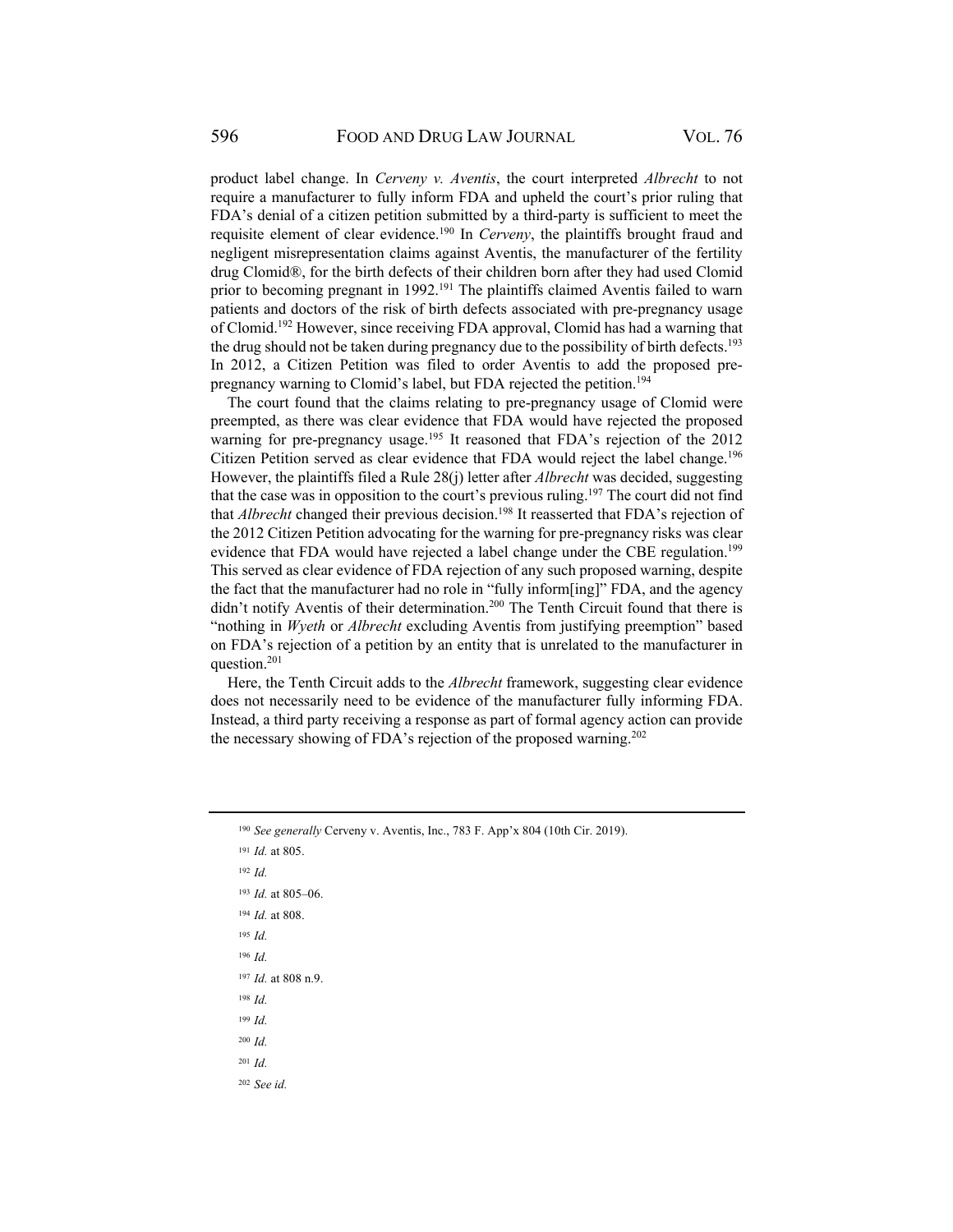### *C. Agency Action*

Finally, the third *Albrecht* requirement that FDA rejection must be taken through agency action pursuant to FDA's congressionally delegated authority has been considered by the lower courts. In *Avandia*, the court rejected the argument that informal phone conversations with an FDA official and stock language in an FDA letter in response to GSK seeking approval for labeling changes (warning GSK that changing the label before approval will be considered misbranding) constituted formal agency action.203 The *Avandia* court, however, did not define how official agency action should be evaluated.<sup>204</sup> It only held that these communications were insufficient to constitute agency action "taken pursuant to FDA's congressionally delegated authority."205 One such court provides a working definition, despite relating to the Environmental Protection Agency (EPA). In *Hardeman v. Monsanto*, the court clarified a few examples of non-agency action carried out by congressional authority and provided a baseline for how courts should evaluate the authority of agency action.206 In *Hardeman*, the plaintiff sued the Monsanto Company (Monsanto), the manufacturer of Roundup® pesticide with the active ingredient glyphosate, which the plaintiff alleges caused Non-Hodgkin's lymphoma, under state law failure-to-warn theories.207 Monsanto claimed that the Federal Insecticide, Fungicide, and Rodenticide Act (FIFRA) and EPA's authority therein preempted the plaintiff's claim, as the statute prevented any state from "impos[ing] or continu[ing] in effect any requirements for labeling or packaging in addition to or different from those required by FIFRA."208 After appealing the District Court's verdict, Monsanto argued that EPA action had shown clear evidence of the agency's rejection of the proposed label change.<sup>209</sup> Monsanto relied on EPA's approval of the original labeling, FIFRA's language preventing labeling changes, and EPA's letters written in 2017 and 2019 determining that "glyphosates are not likely to be carcinogenic to humans" to show clear evidence that EPA would not accept the label warning.<sup>210</sup>

The Ninth Circuit, in deciding Monsanto's appeal, outlined the *Albrecht* framework. The court recognized that for Monsanto to prevail on their attempts to benefit from the impossibility preemption defense, it must offer clear evidence that the agency was fully informed of all justifications for the proposed warning, that the agency has informed the manufacturer that it would not approve the label change, and that the agency's action "carries the force of law."211 The court interpreted the prohibition on changes to labeling "in addition to or different from those required by FIFRA" as only applicable to dispositive determinations by EPA.212 It found that EPA's regulatory approval of the original product labeling did not constitute agency action carrying the

<sup>203</sup> *See* In re Avandia Mktg., 945 F.3d 749, 760 (3d Cir. 2019).

<sup>204</sup> *See generally id.* at 749.

<sup>205</sup> *Id.*

<sup>206</sup> *See generally* Hardeman v. Monsanto Co., 997 F.3d 941 (9th Cir. 2021).

<sup>207</sup> *Id.* at 950.

<sup>208</sup> *Id.* at 957 (citing 7 U.S.C. § 136v(b)).

<sup>209</sup> *Hardeman*, 997 F.3d at 951–52.

<sup>210</sup> *Id.* at 952, 958.

<sup>211</sup> *Id.* at 957 (citing Merck Sharp & Dohme Corp. v. Albrecht, 139 S. Ct. 1668, 1678–79 (2019)).

<sup>212</sup> *Hardeman*, 997 F.3d at 950 (citing 7 U.S.C. §136v(b)).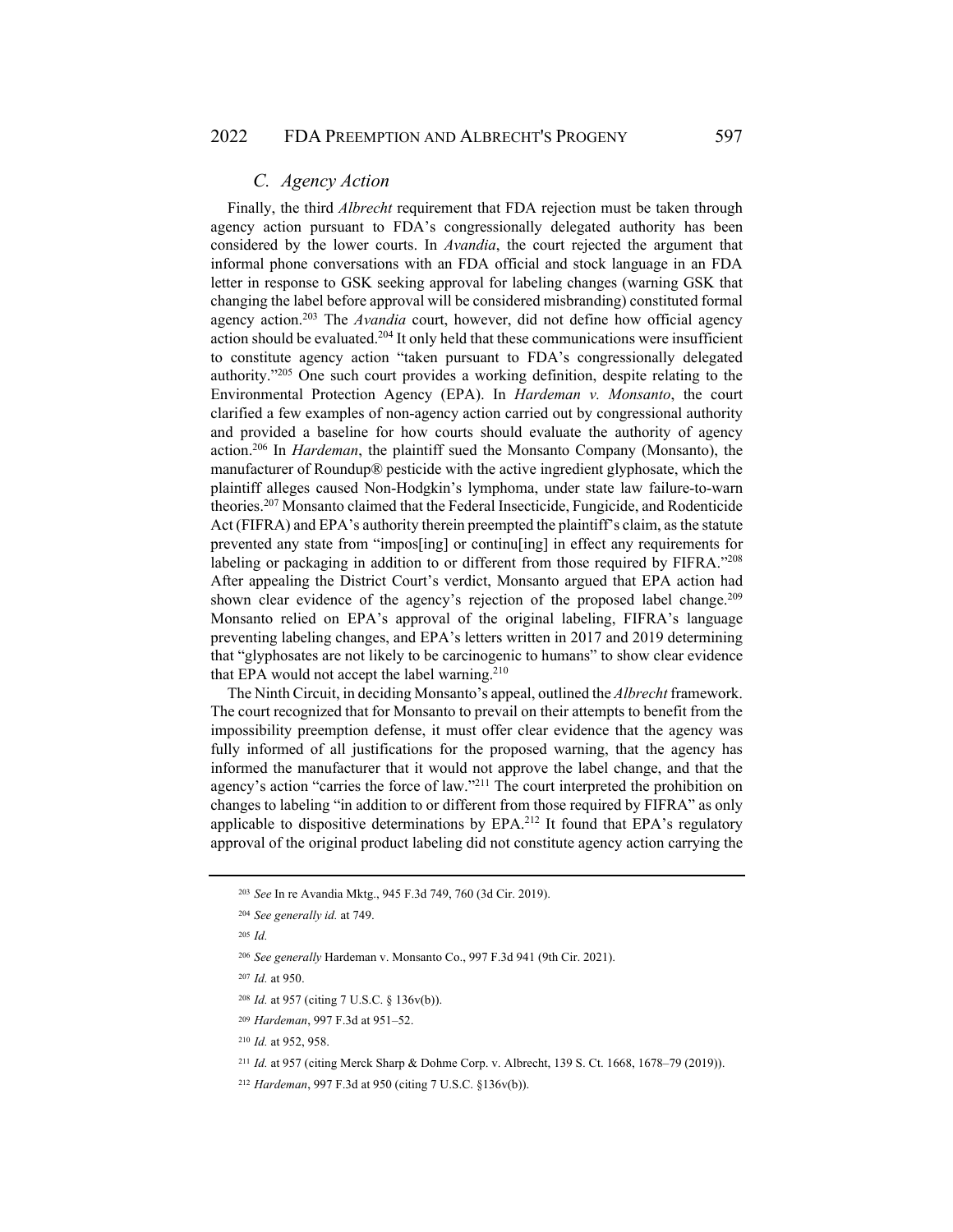force of law.213 The court, citing FIFRA, recognized that EPA's decision to approve a label during the registration process raises a rebuttable presumption that the products labeling complies with FIFRA.<sup>214</sup> The Ninth Circuit found that a rebuttable presumption fails to carry the force of law required for impossibility preemption.215

The court then turned to the letter sent by EPA to all manufacturers of products containing glyphosates, stating that EPA "believes any label with a cancer warning due to the presence of glyphosate will be misbranded."<sup>216</sup> The court found that the letter also did not carry the force of law because the letter did not follow any formal administrative procedure—it lacked notice and an opportunity to respond, and merely expressed an informal policy opinion of EPA.<sup>217</sup>

Here, the Ninth Circuit applied the *Albrecht* standard to the labeling of products under the purview of EPA and illuminated what constitutes agency action.<sup>218</sup> As previously shown in *Hardeman* and *Avandia*, the agency action must be executed under the authority given to the agency by Congress, thus carrying the force of law.<sup>219</sup> However, the court here provided greater insight into what actions have said authority or carry the weight of the law.220 The court rejected EPA's letter and asserted that agency action should follow formal procedures, provide notice and an opportunity to be heard, or represent a dispositive determination by the agency.<sup>221</sup> The defendant's reliance on written communication and baseline labeling approval was insufficient to determine that EPA would not have permitted the proposed label change as required by *Albrecht*. 222 Manufacturers should not think the risk of litigation is mitigated after receiving such informal communications with FDA; only formal dispositive determinations make for a successful preemption defense.

#### **VI. CONCLUSION**

The practical implications flowing from *Albrecht* are actually quite robust despite the limited holding that clear evidence of FDA disapproval of a proposed warning is a question of law to be decided by the court and not a question of fact to be determined by a jury.

<sup>216</sup> *Id.*

<sup>217</sup> *Id.*

<sup>218</sup> *See generally id.* at 941.

<sup>219</sup> *See Hardeman*, 997 F.3d at 957–58; *see also* In re Avandia Mktg., 945 F.3d 749, 760 (3d Cir. 2019) (citing Merck Sharp & Dohme Corp. v. Albrecht, 139 S. Ct. 1668, 1679 (2019)).

<sup>220</sup> *See Hardeman*, 997 F.3d at 957.

<sup>221</sup> *Id.* at 957–58; *Cf.* In re Incretin-Based Therapies Prod. Liab. Litig*.*, No. 13-MD-2452-AJB-MDD, 2021 WL 880316, at \*17 (S.D. Cal. Mar. 9, 2021) (finding that both FDA's active monitoring of the risks associated with incretin-based drugs by approving other such drugs after the defendant fully informed the agency and their rejection of a Citizen Petition served as sufficient agency action to meet the clear evidence standard).

<sup>222</sup> *See generally Hardeman*, 997 F.3d. at 941.

<sup>213</sup> *Hardeman*, 997 F.3d at 956.

<sup>&</sup>lt;sup>214</sup> Id. at 957 (citing 7 U.S.C. §136a(f)(2)); The court found that EPA's decision is a rebuttable presumption based on language in the statute governing EPA's authority, thus does not apply to FDA's decision-making process.

<sup>215</sup> *Hardeman*, 997 F.3d at 957.